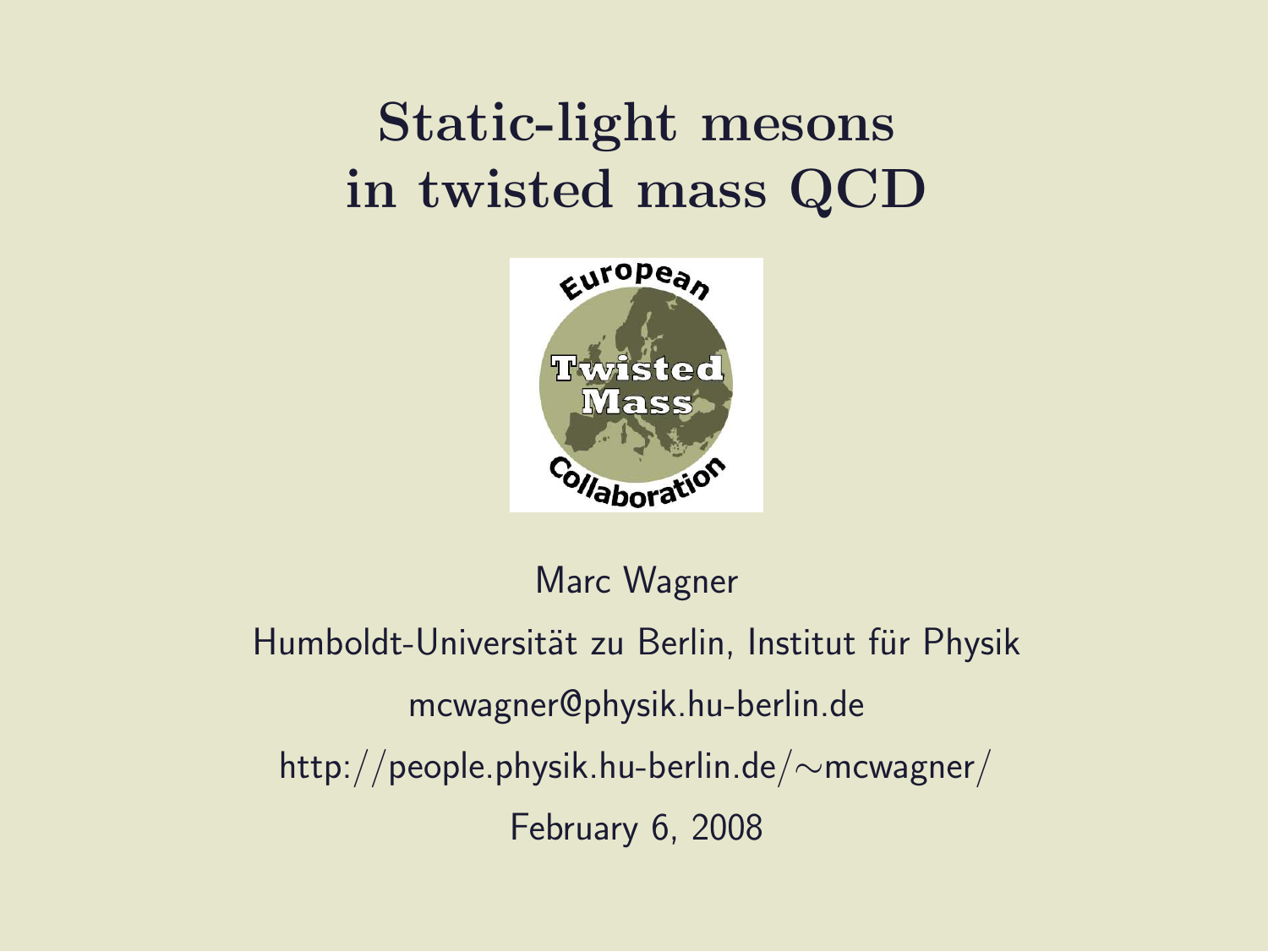#### European Twisted Mass Collaboration

- Cyprus: University of Nikosia.
- France: University of Paris Sud, LPSC Grenoble.
- Germany: Humboldt University Berlin, University of Münster, DESY Hamburg, DESY Zeuthen.
- Great Britain: University of Glasgow, University of Liverpool.



- Italy: University of Rome I, University of Rome II, University of Rome III, ECT\* Trento.
- **Netherlands**: University of Groningen.
- **Spain: University of Valencia.**
- Switzerland: University of Zürich.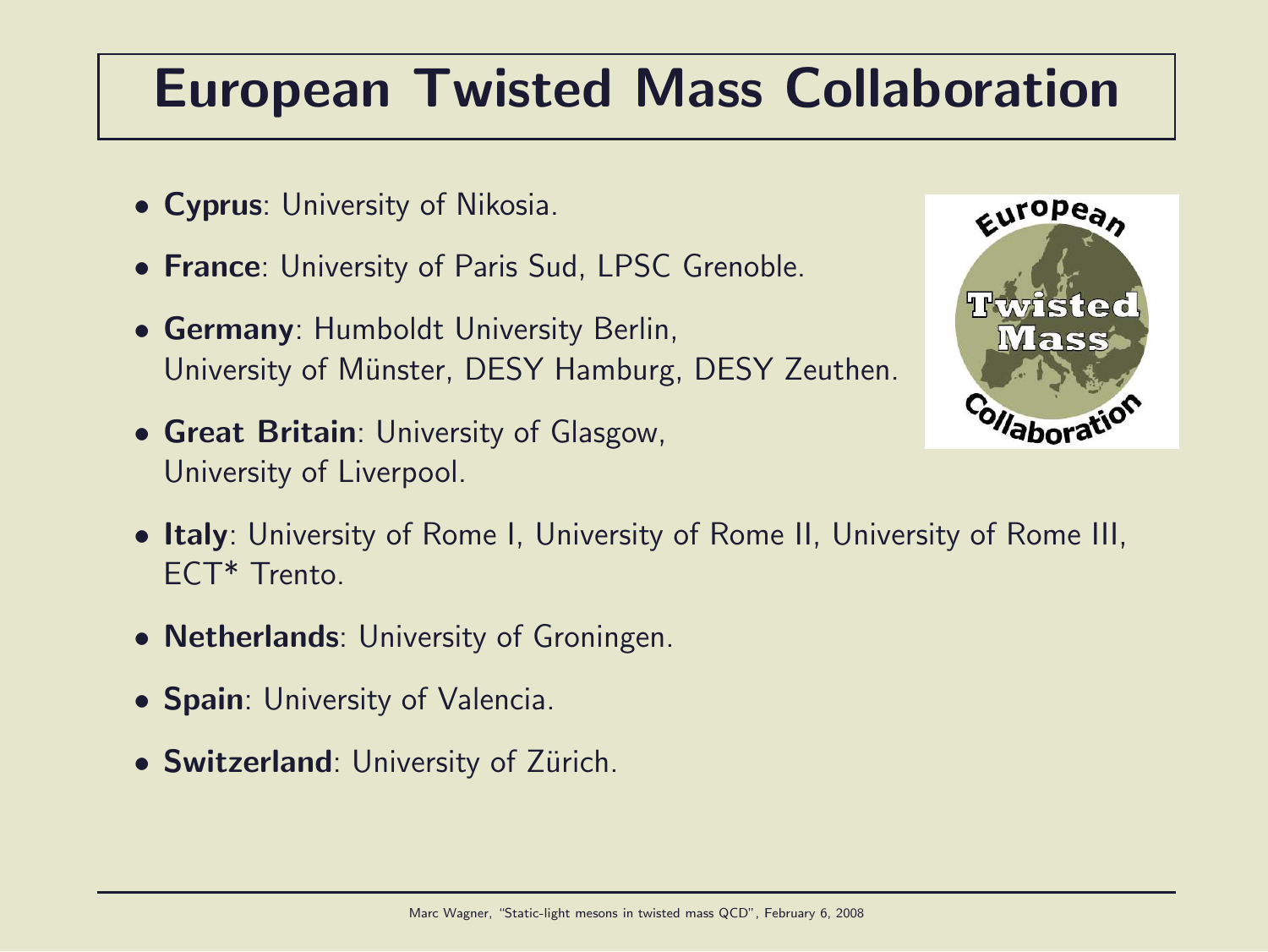#### Introduction

- Static-light meson: a bound state of an infinitely heavy quark and a light quark ("a B-meson in leading order").
- Static-light mesons can be classified according to certain quantum numbers:
	- $-$  Total angular momentum  $F = 0, 1, 2, 3, \ldots$
	- Parity  $P = \pm$ .
- Goal: compute static-light meson masses for low lying states (ground state, first excited state) for different quantum numbers  $F$  and  $P$ .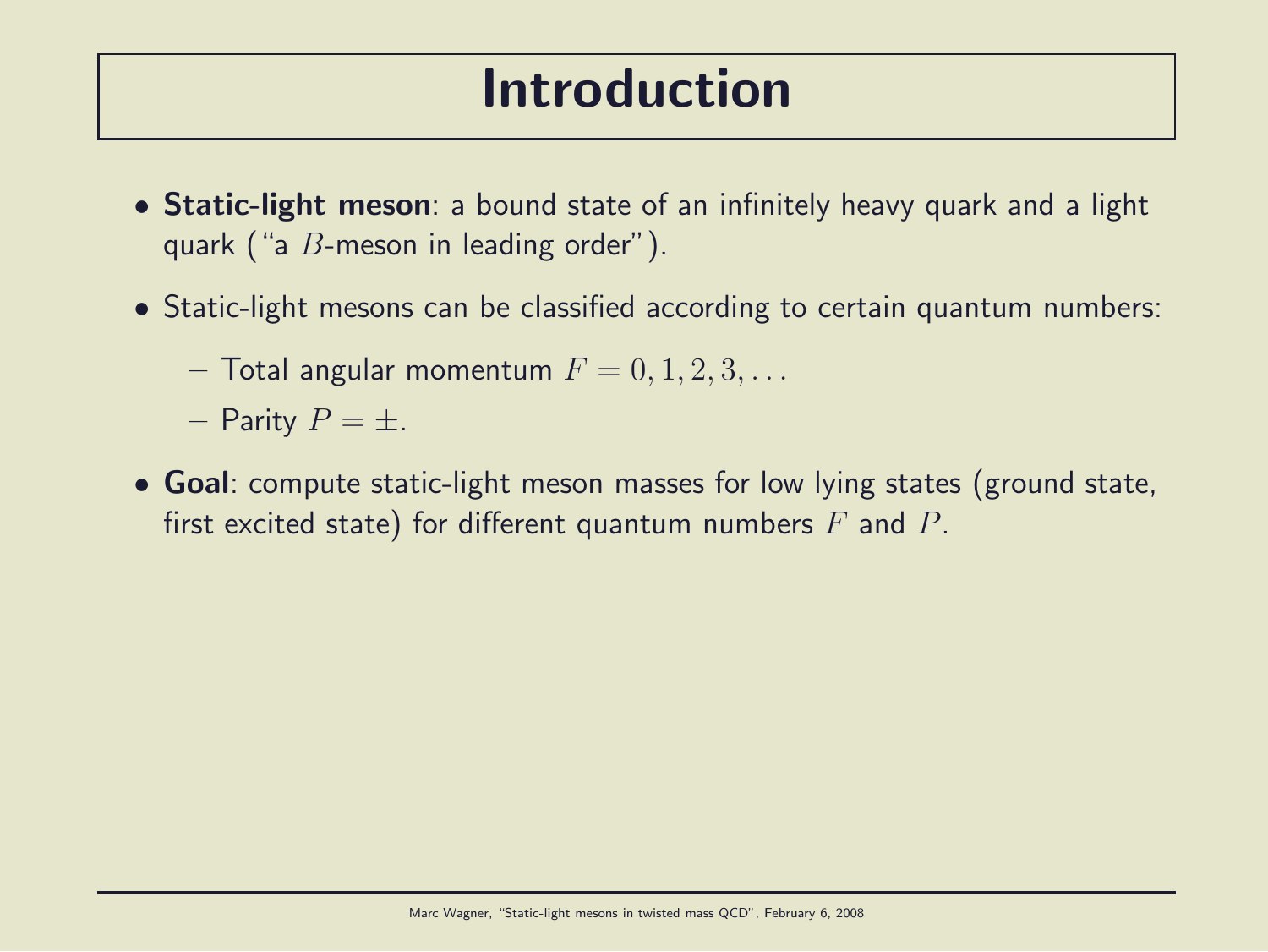### **Outline**

- Basic principle.
- (Twisted mass) lattice QCD.
- Static-light meson creation operators on the lattice.
- Simulation setup and numerical results.
- The static quark antiquark potential.
- Summary and outlook.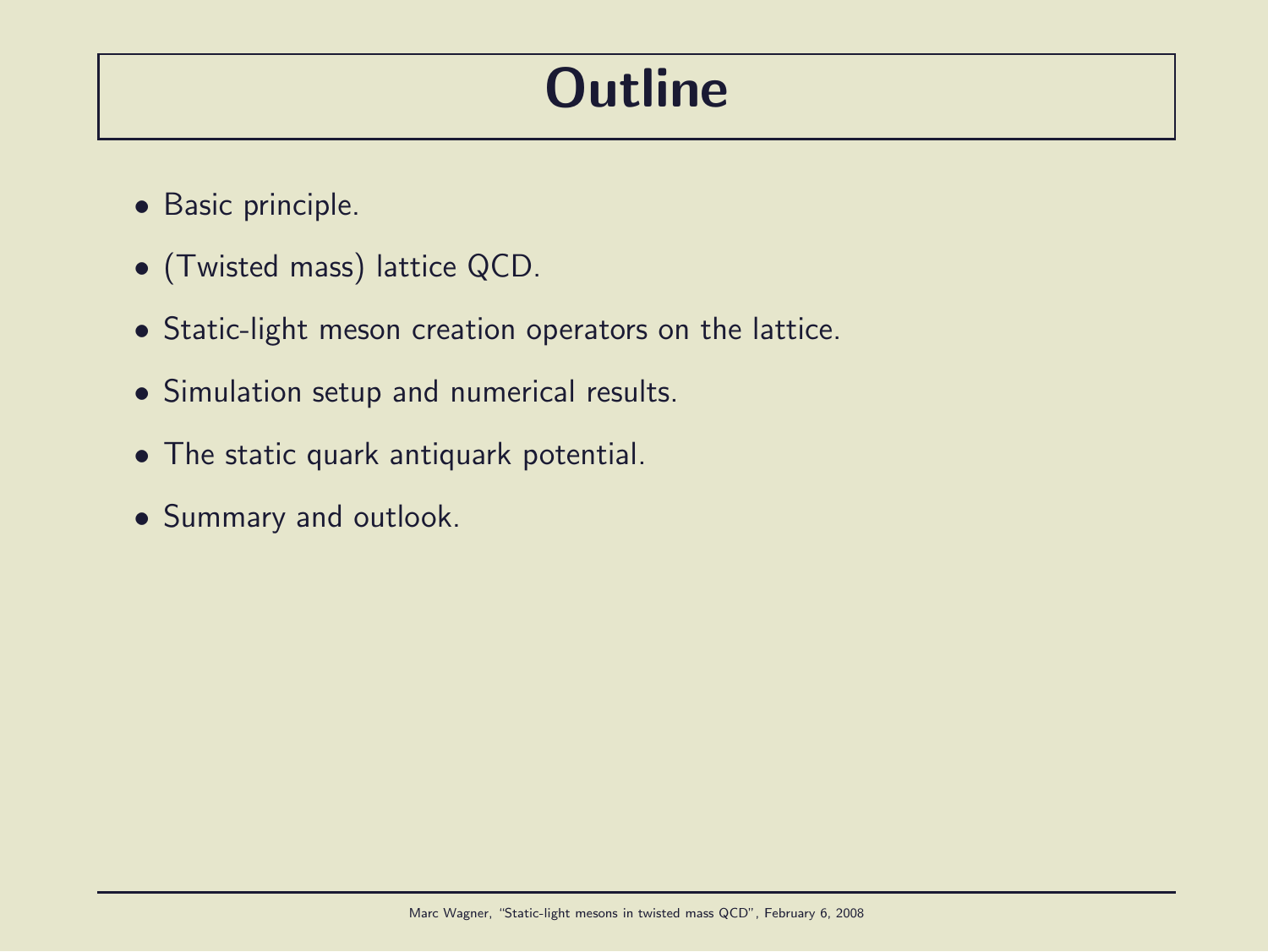# Basic principle (1)

- Let  $\mathcal{O}(\mathbf{x})$  be a suitable "static-light meson creation operator", i.e. an operator such that  $\mathcal{O}(\mathbf{x})|\Omega\rangle$  is a state containing a static-light meson at position  $\mathbf{x}$  ( $|\Omega\rangle$ : vacuum).
- Determine the ground state mass of the static-light meson from the exponential behavior of the corresponding correlation function  $C$  at large Euclidean times T:

$$
\mathcal{C}(T) = \langle \Omega | \big( \mathcal{O}(\mathbf{x}, T) \big)^{\dagger} \mathcal{O}(\mathbf{x}, 0) | \Omega \rangle =
$$
\n
$$
= \langle \Omega | e^{+HT} \big( \mathcal{O}(\mathbf{x}, 0) \big)^{\dagger} e^{-HT} \mathcal{O}(\mathbf{x}, 0) | \Omega \rangle =
$$
\n
$$
= \sum_{n} \left| \langle n | \mathcal{O}(\mathbf{x}, 0) | \Omega \rangle \right|^{2} \exp \big( - (E_{n} - E_{\Omega}) T \big) \approx \text{ (for } T \gg 1 \text{)}
$$
\n
$$
\approx \left| \langle n | \mathcal{O}(\mathbf{x}, 0) | \Omega \rangle \right|^{2} \exp \big( - \underbrace{(E_{0} - E_{\Omega}) T}_{\text{meson mass}} \big).
$$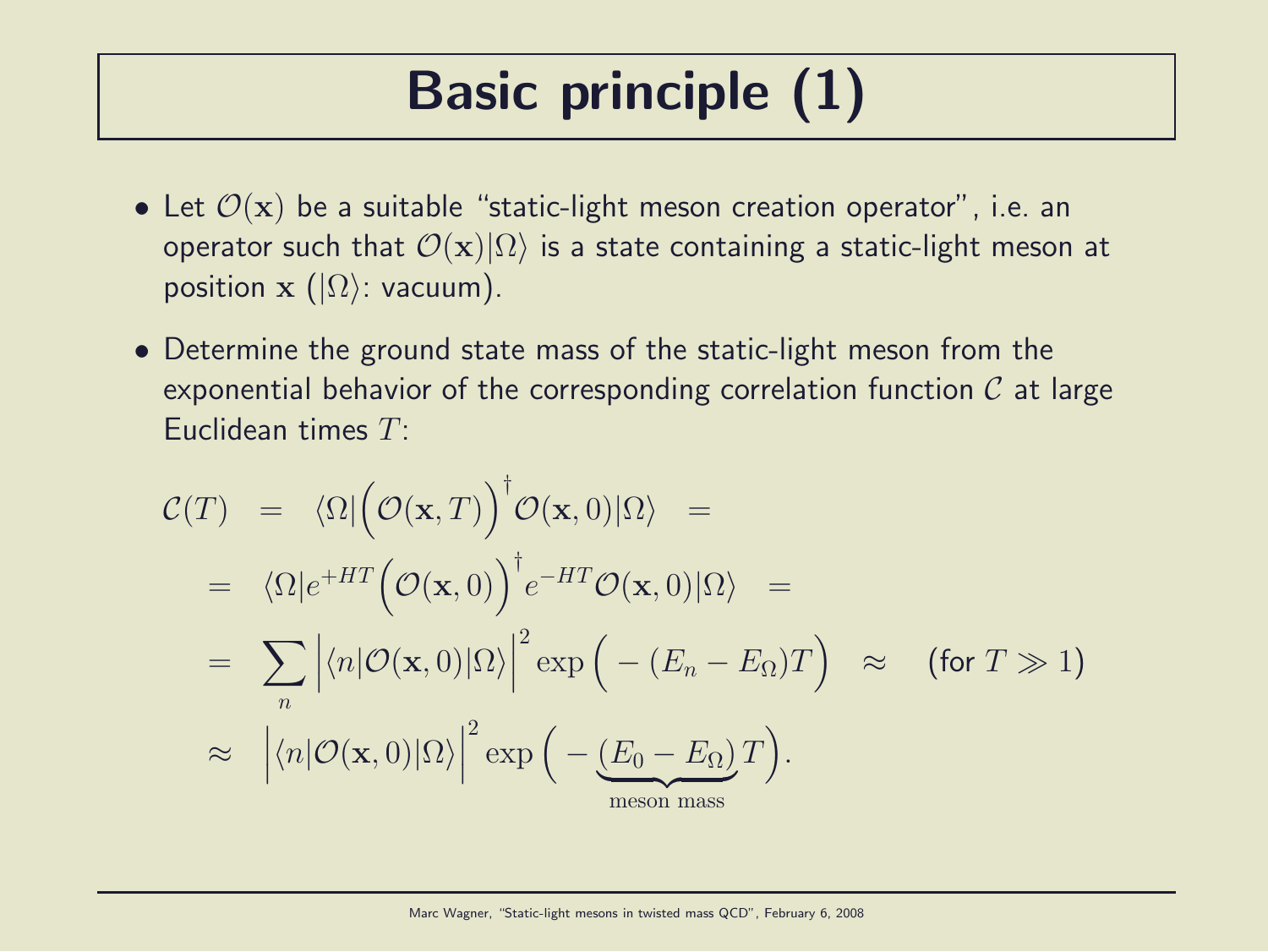# Basic principle (2)

- To compute the static-light spectrum, i.e. meson masses for different quantum numbers, consider extended meson creation operators with different spatial structure and different spin structure yielding well defined total angular momentum  $F$ .
- Static-light meson masses are degenerate with respect to the static spin.
- Therefore, it is more appropriate to label static-light mesons by  $J = L \pm 1/2$ , where L is the angular momentum quantum number and  $\pm$  describes the coupling of the light spin.
- Parity  $P$  is also a good quantum number.
- Since static-light mesons are made from non-identical quarks, charge conjugation is not a useful quantum number (static-light meson masses are degenerate with respect to charge conjugation).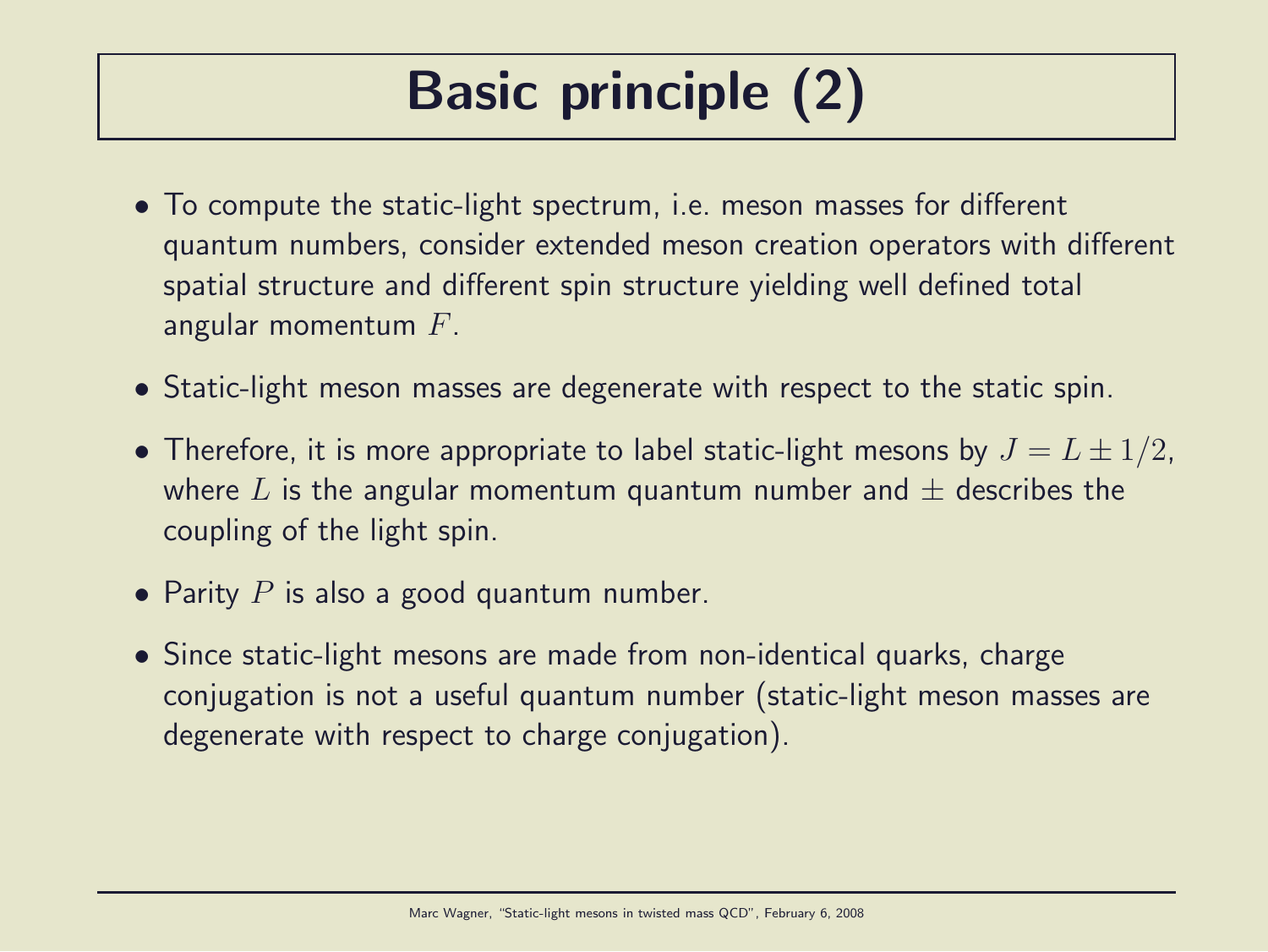# Basic principle (3)

• General form of a static-light meson creation operator:

$$
\mathcal{O}(\mathbf{x}) = \bar{Q}(\mathbf{x}) \int d\hat{\mathbf{n}} \Gamma(\hat{\mathbf{n}}) U(\mathbf{x}; \mathbf{x} + d\hat{\mathbf{n}}) q(\mathbf{x} + d\hat{\mathbf{n}}).
$$

- $Q(\mathbf{x})$  creates an infinitely heavy i.e. static antiquark at position x.
- $q(\mathbf{x} + d\hat{\mathbf{n}})$  creates a light quark at position  $\mathbf{x} + d\hat{\mathbf{n}}$  separated by a distance  $d$  from the static antiquark.
- The spatial parallel transporter

$$
U(\mathbf{x}; \mathbf{x} + d\hat{\mathbf{n}}) = P\left\{\exp\left(+i\int_{\mathbf{x}}^{\mathbf{x} + d\hat{\mathbf{n}}} dz_j A_j(\mathbf{z})\right)\right\}
$$

connects the antiquark and the quark in a gauge invariant way via gluons.

 $-$  The integration over the unit sphere  $\int d\hat{\mathbf{n}}$  combined with a suitable weight factor  $\Gamma(\hat{\mathbf{n}})$  yields well defined total angular momentum J and parity P ( $\Gamma(\hat{\mathbf{n}})$  is a combination of spherical harmonics  $\rightarrow$  angular momentum] and  $\gamma$ -matrices  $[\rightarrow$  spin]; Wigner-Eckart theorem).

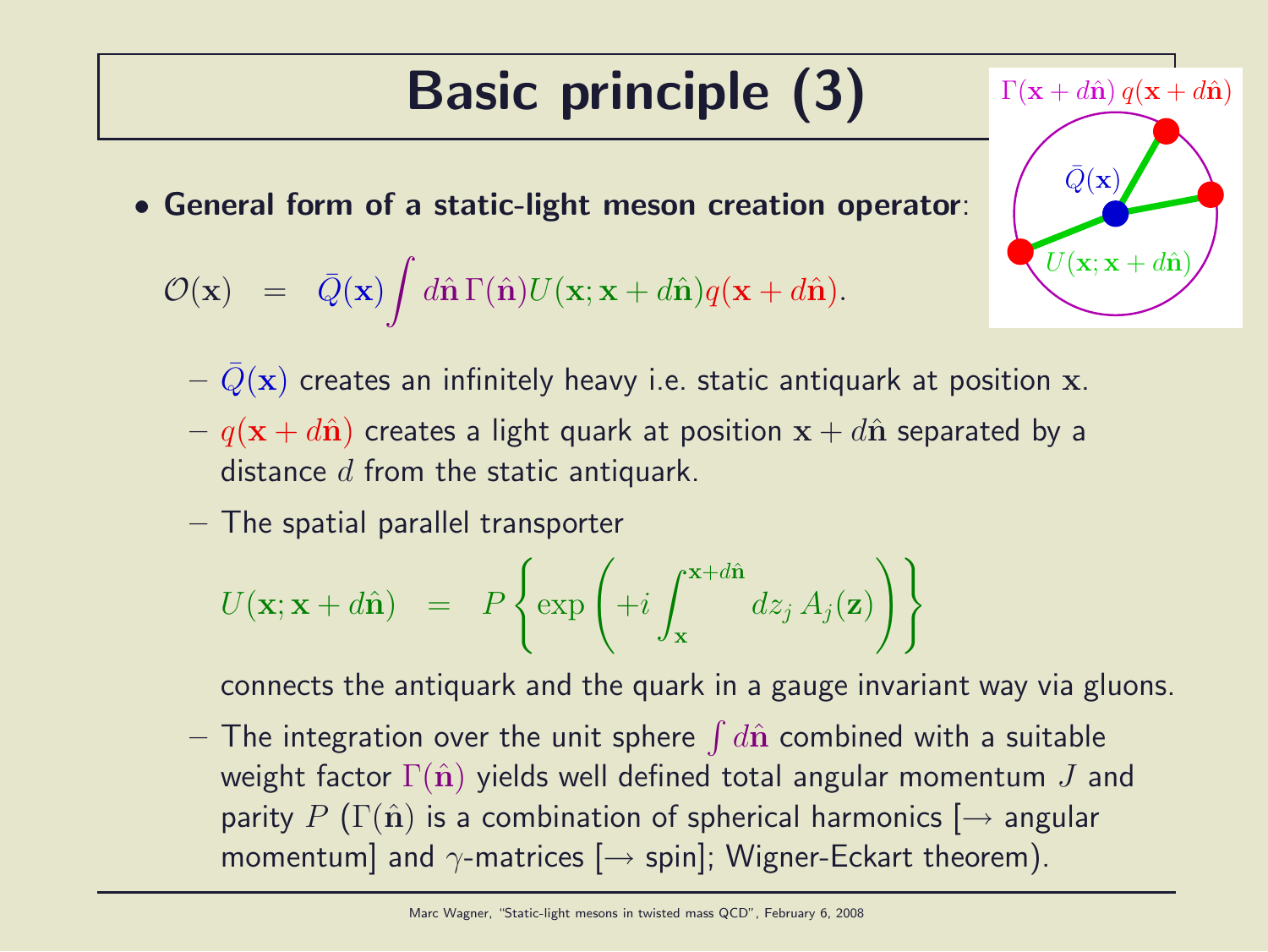## Basic principle (4)

• General form of a static-light meson creation operator:

$$
\mathcal{O}(\mathbf{x}) = \bar{Q}(\mathbf{x}) \int d\hat{\mathbf{n}} \Gamma(\hat{\mathbf{n}}) U(\mathbf{x}; \mathbf{x} + d\hat{\mathbf{n}}) q(\mathbf{x} + d\hat{\mathbf{n}}).
$$

• List of operators (L: angular momentum; S: total spin; F: total angular momentum; J: angular momentum and light spin;  $P$ : parity):

| common         |                                                                    |         |         |         |                |
|----------------|--------------------------------------------------------------------|---------|---------|---------|----------------|
| notation       | $\Gamma(\mathbf{x})$                                               | $L^P$   | $S^P$   | $F^P$   | $J^P$          |
|                | $\gamma_5$                                                         | $0^+$   |         |         |                |
| $P_{\perp}$    |                                                                    | $0^+$   | $()^+$  | (1)     |                |
|                | $\gamma_j x_j$                                                     | $1^{-}$ |         |         |                |
|                | $\gamma_1 x_1 - \gamma_2 x_2$                                      |         |         | $2^{+}$ | 3/2            |
| $\overline{D}$ | $\gamma_5(\gamma_1x_1-\gamma_2x_2)$                                |         | $1^{+}$ | $2^{-}$ | 3 <sub>l</sub> |
|                | $\gamma_1 x_2 x_3 + \gamma_2 x_3 x_1 + \gamma_3 x_1 x_2$           | $2^+$   |         | $3-$    | 5/             |
| $H^+$          | $\gamma_5(\gamma_1 x_2 x_3 + \gamma_2 x_3 x_1 + \gamma_3 x_1 x_2)$ | $2^+$   | $1^{+}$ | $3^+$   | 5 <sub>1</sub> |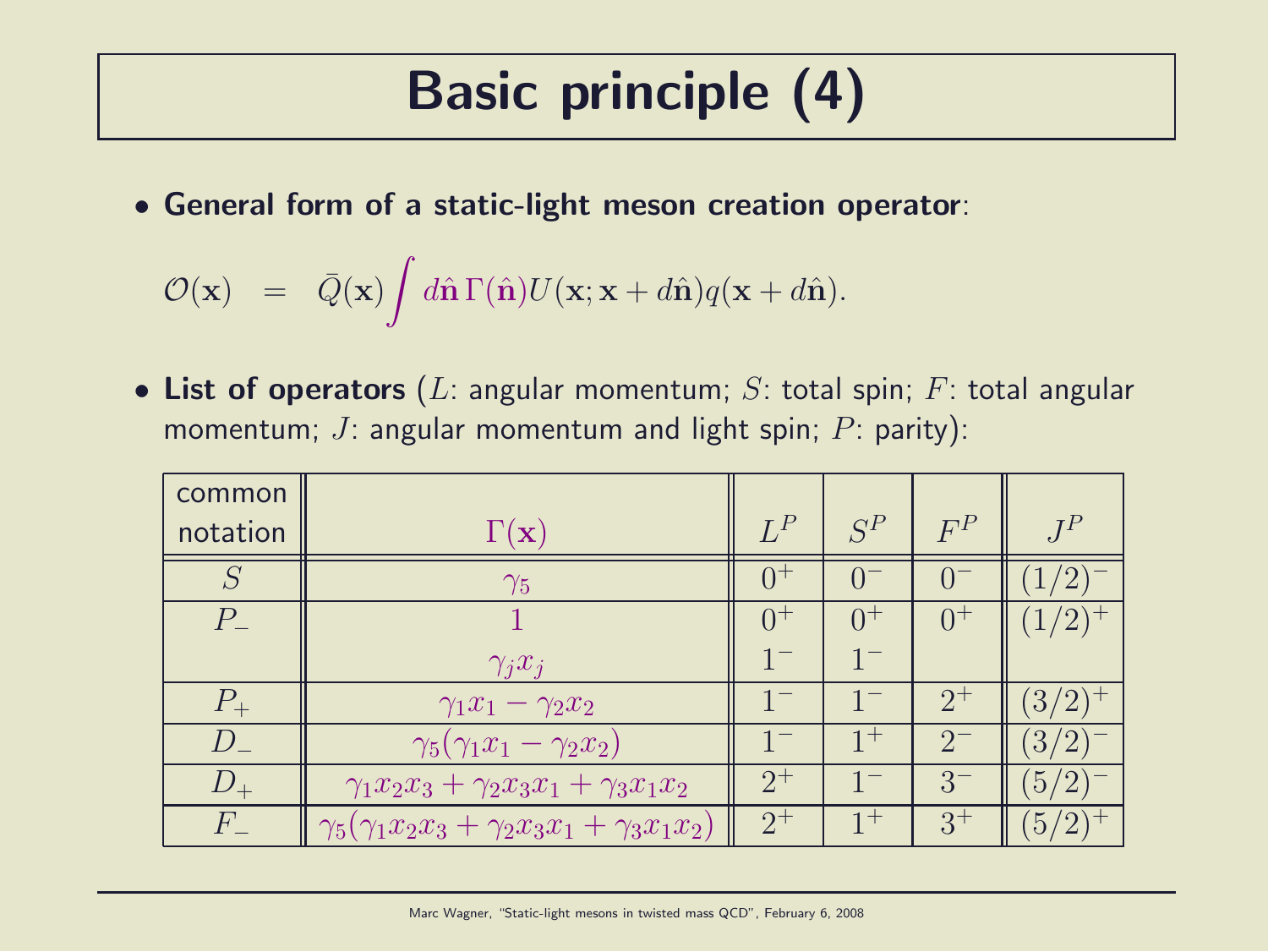# (Twisted mass) lattice QCD (1)

• Compute the correlation functions

$$
\mathcal{C}(T) = \langle \Omega | \left( \mathcal{O}(\mathbf{x}, T) \right)^{\dagger} \mathcal{O}(\mathbf{x}, 0) | \Omega \rangle =
$$
  
= 
$$
\frac{1}{\mathcal{Z}} \int D\psi D\bar{\psi} \int DA \left( \mathcal{O}(\mathbf{x}, T) \right)^{\dagger} \mathcal{O}(\mathbf{x}, 0) e^{-S[\psi, \bar{\psi}, A]}
$$

by means of lattice QCD.

• Spacetime is discretized and considered to be periodic.

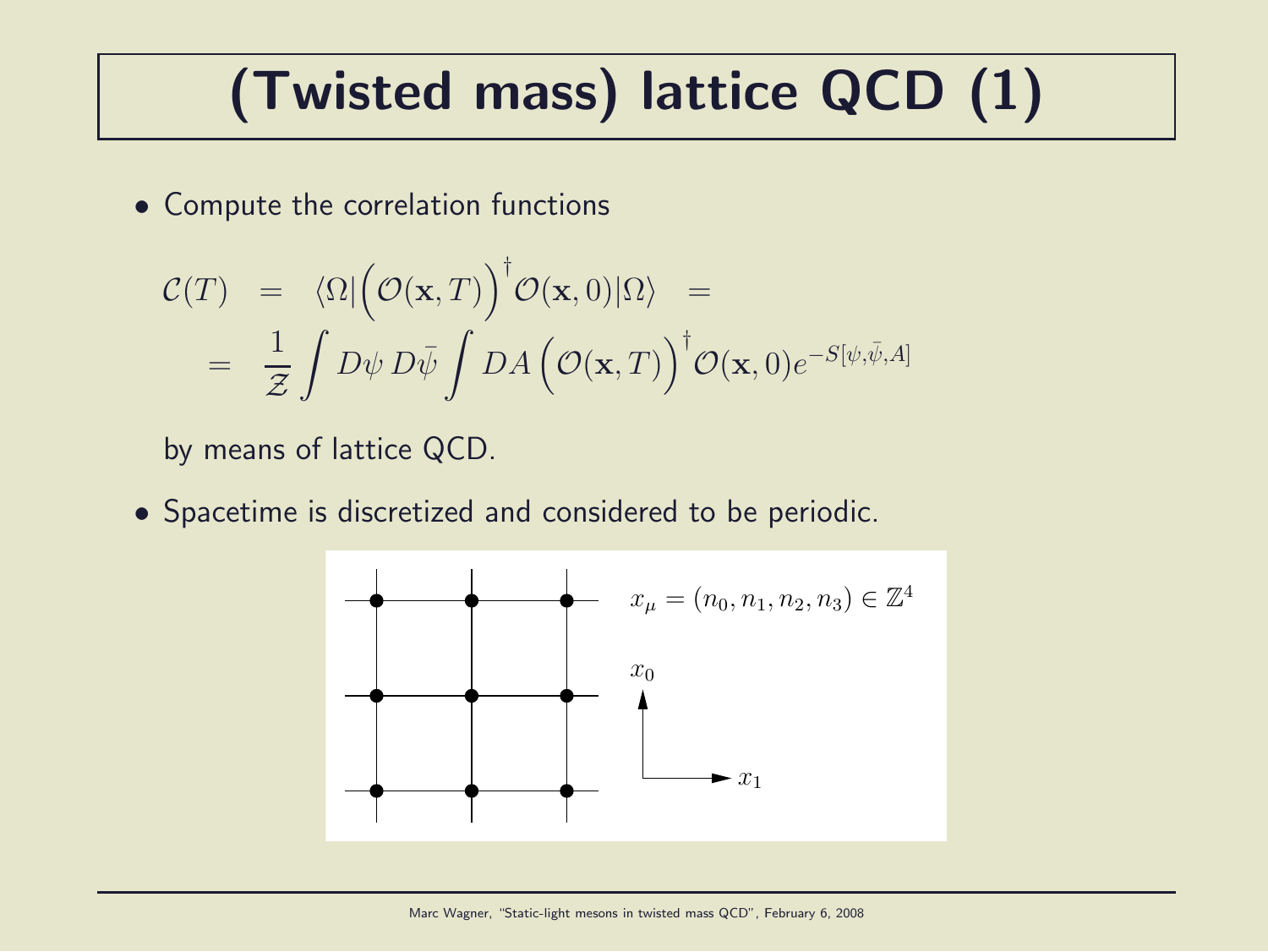# (Twisted mass) lattice QCD (2)

- Gluonic fields:
	- Continuum action:

$$
S_{\text{gauge}} = \frac{1}{2g^2} \int d^4x \,\text{Tr}(F_{\mu\nu}F_{\mu\nu})
$$
  

$$
F_{\mu\nu} = \partial_{\mu}A_{\nu} - \partial_{\nu}A_{\mu} - i[A_{\mu}, A_{\nu}].
$$

– To maintain gauge invariance, gluonic fields  $A_{\mu}$  are represented via links ("small parallel transporters" connecting neighboring lattice sites):

$$
U_{\mu}(x; x + e_{\mu}) = P\left\{\exp\left(-i \int_{x}^{x+e_{\mu}} dz_{\mu} A_{\mu}(z)\right)\right\}.
$$

- Lattice formulas are straightforward.
- Numerically cheap.



Marc Wagner, "Static-light mesons in twisted mass QCD", Febru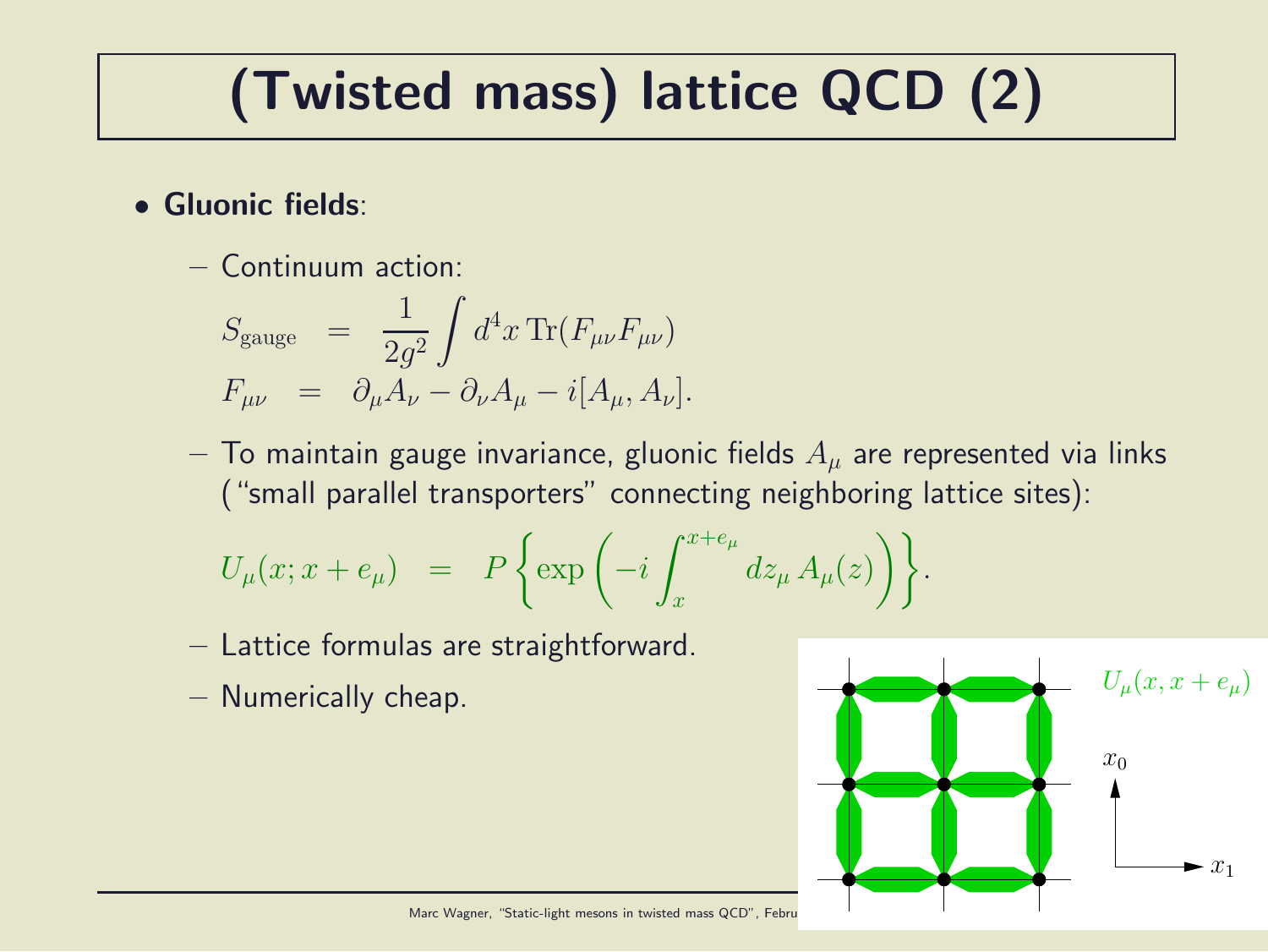## (Twisted mass) lattice

- Quark fields (1):
	- Continuum action:

$$
S_{\rm fermionic} \;\; = \;\; \int d^4x \, \bar{\psi} \Big( \gamma_\mu D_\mu + m \Big) \psi \quad , \quad D_\mu \;\; = \;\; \partial_\mu - i A_\mu .
$$

– A naive discretization of the fermionic action fails (fermion doubling problem, H. Nielsen and M. Ninomiya, 1981).

 $x_1$ 

 $x_0$ 

 $\psi(x)$ 

- Different approaches to overcome this problem exist.
- ETMC: twisted mass formulation with two degenerate flavors.
	- ∗ Lattice action ("continuum version"):

$$
S_{\text{fermionic}} = \int d^4x \,\overline{\chi} \left( \gamma_\mu D_\mu + m + i\mu \gamma_5 \tau_3 - \frac{a}{2} \Box \right) \chi.
$$

 $*$   $\chi$ : quark fields in the twisted basis, i.e.  $\psi=e^{i\omega\gamma_5\tau_3/2}\chi$ .

- $*$  µ: twisted mass.
- $*$   $\tau_3$ : third Pauli matrix acting in flavor space.
- $* a$ : lattice spacing.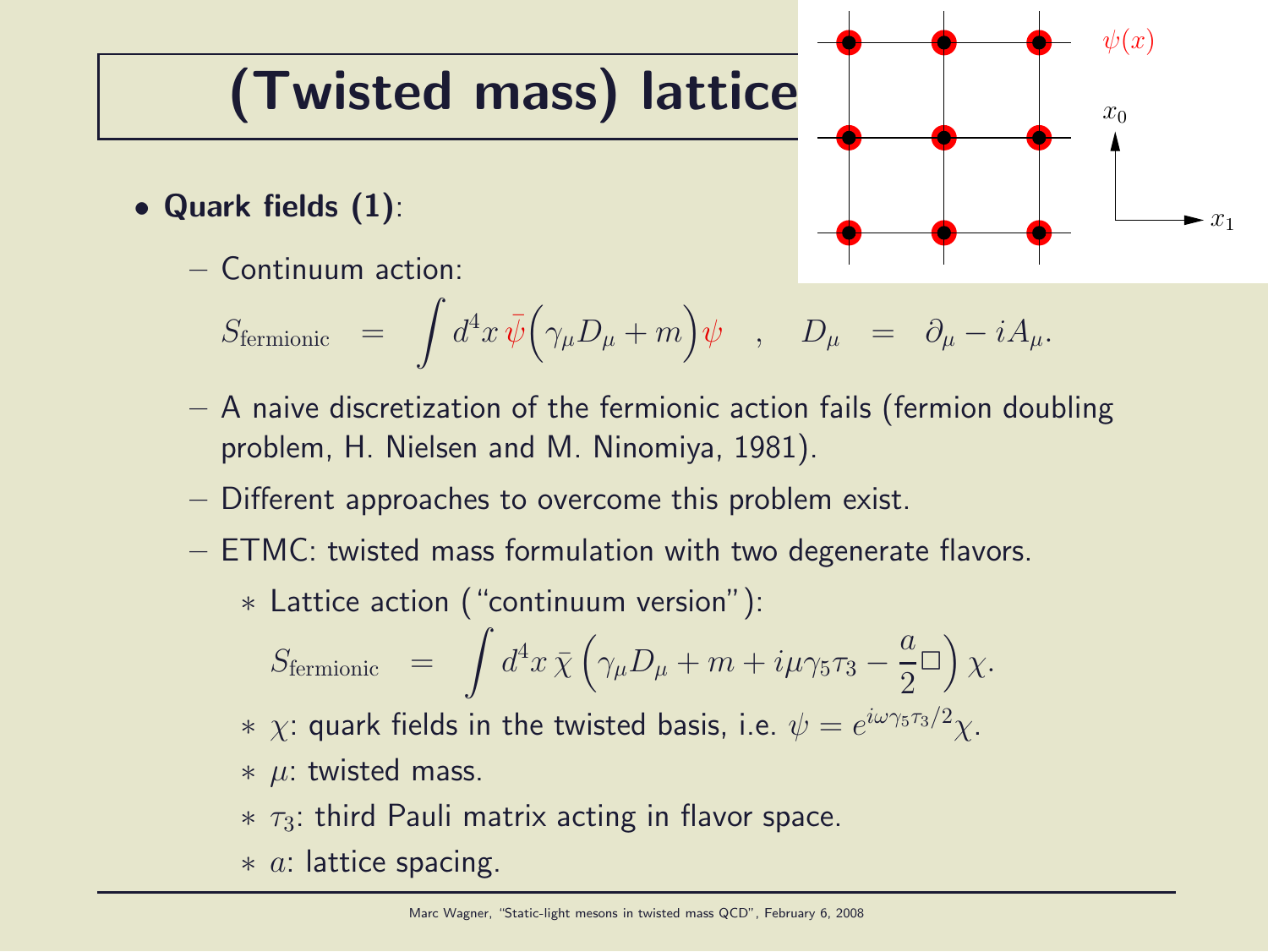## (Twisted mass) lattice QCD (4)

- Quark fields (2):
	- Lattice action ("continuum version"):

$$
S_{\text{fermionic}} = \int d^4x \,\overline{\chi} \left( \gamma_\mu D_\mu + m + i\mu \gamma_5 \tau_3 - \frac{a}{2} \Box \right) \chi
$$
  

$$
\psi = e^{i\omega \gamma_5 \tau_3/2} \chi.
$$

- Advantages of twisted mass:
	- ∗ Automatic O(a) improvement, when tuned to maximal twist  $(\omega = \pi/2).$
	- ∗ "Numerically cheap", i.e. large lattices and/or small lattice spacings are possible.
- However: explicit breaking of parity and flavor symmetry.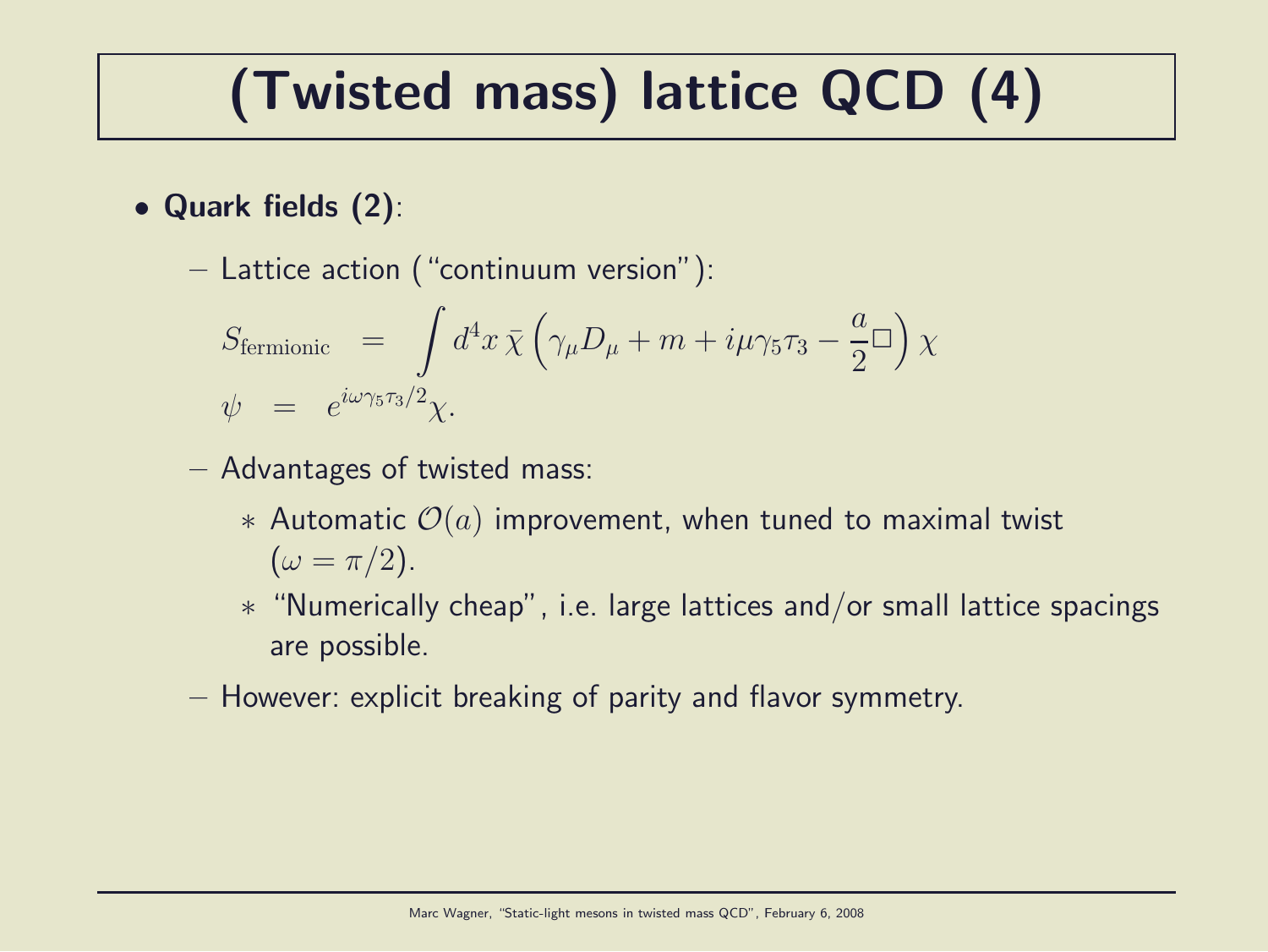#### Meson operators on the lattice (1)

• Static-light meson creation operator in the continuum:

$$
\mathcal{O}(\mathbf{x}) = \bar{Q}(\mathbf{x}) \int d\hat{\mathbf{n}} \Gamma(\hat{\mathbf{n}}) U(\mathbf{x}; \mathbf{x} + d\hat{\mathbf{n}}) q(\mathbf{x} + d\hat{\mathbf{n}}).
$$

• Static-light meson creation operators on the lattice:

$$
\mathcal{O}^{\text{6-path}}(\mathbf{x}) = \bar{Q}(\mathbf{x}) \sum_{\hat{\mathbf{n}}=\pm \mathbf{e}_1, \pm \mathbf{e}_2, \pm \mathbf{e}_3} \Gamma(\hat{\mathbf{n}}) U(\mathbf{x}; \mathbf{x} + d\hat{\mathbf{n}}) q(\mathbf{x} + d\hat{\mathbf{n}}) , d \in \mathbb{N}_+
$$
  

$$
\mathcal{O}^{\text{8-path}}(\mathbf{x}) = \bar{Q}(\mathbf{x}) \sum_{\hat{\mathbf{n}}=\pm \mathbf{e}_1 \pm \mathbf{e}_2 \pm \mathbf{e}_3} \Gamma(\hat{\mathbf{n}}) U(\mathbf{x}; \mathbf{x} + d\hat{\mathbf{n}}) q(\mathbf{x} + d\hat{\mathbf{n}}) , d \in \mathbb{N}_+.
$$

#### • Main difference:

- $-$  The integrations over spheres  $\int d\hat{\bf n}$  are replaced by finite sums  $\sum_{\hat{\bf n}}.$
- Spherical harmonics contained in  $\Gamma$  are approximated by six or eight points respectively.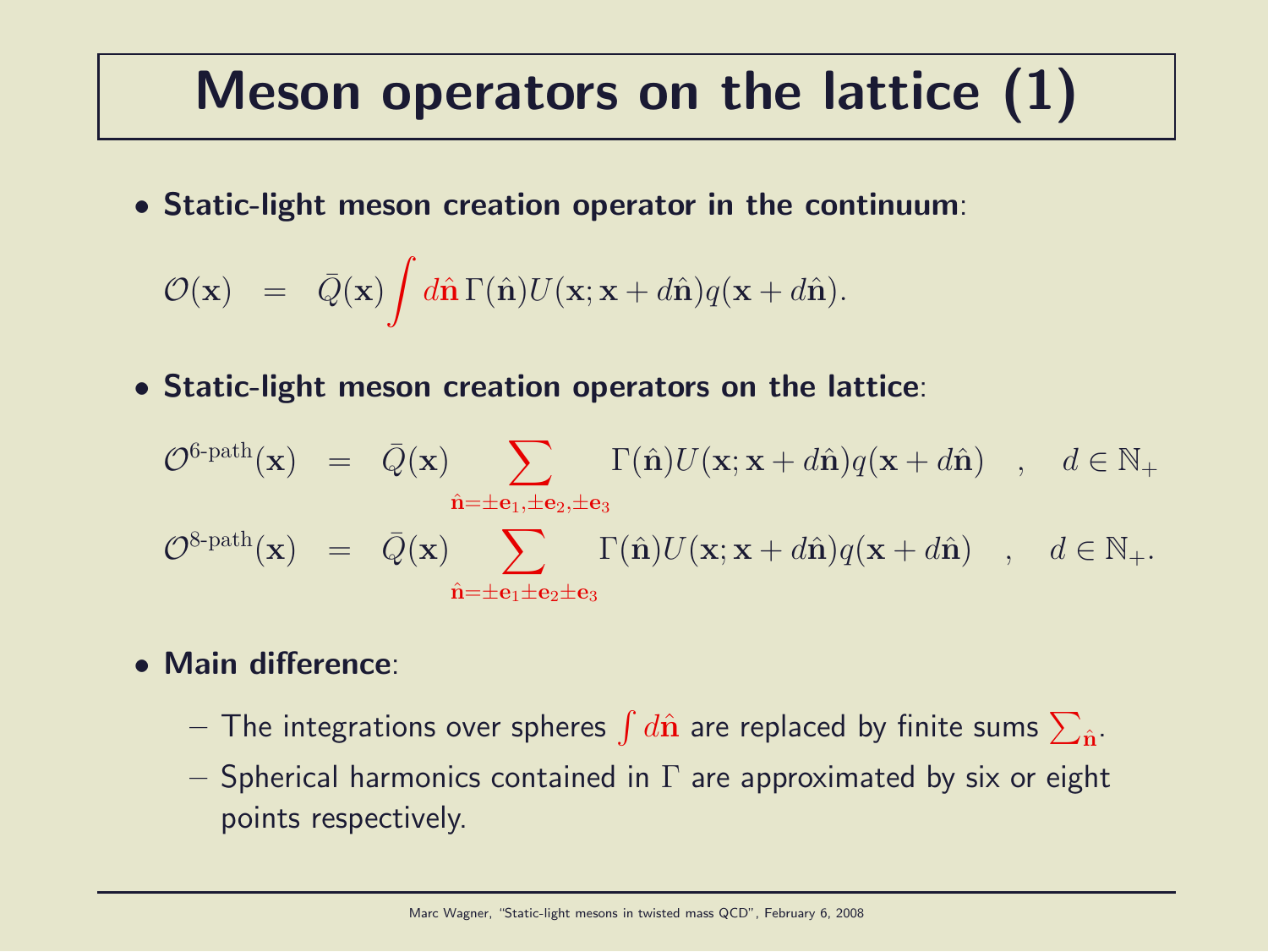

Marc Wagner, "Static-lig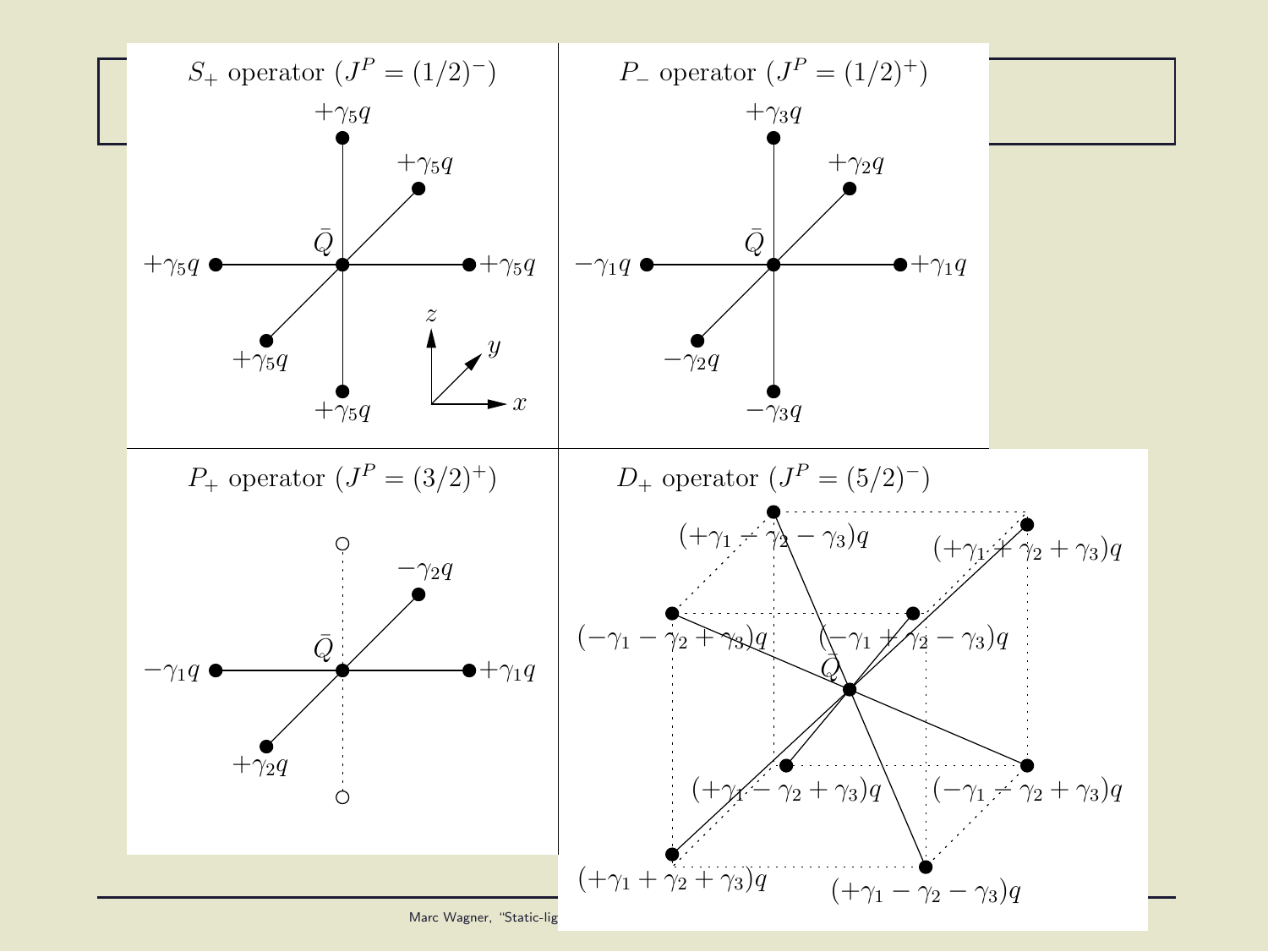### Meson operators on the lattice (2)

- To determine the total angular momentum quantum numbers of lattice meson creation operators, expand them in terms of spherical harmonics:
	- Expansions are always infinite sums.
	- Lattice operators have no well defined total angular momentum; they always create an infinite superposition of total angular momentum eigenstates.
	- In contrast to the continuum, where there is an infinite number of fixed angular momentum representations (continuous rotation group SO(3)), on the lattice there are only five different representations (discrete rotation group  $O_h$ ):

$$
A_1 \rightarrow L = 0, 4, 6, 8, ...
$$
  
\n
$$
A_2 \rightarrow L = 3, 6, 7, 9, ...
$$
  
\n
$$
E \rightarrow L = 2, 4, 5, 6, ...
$$
  
\n
$$
T_1 \rightarrow L = 1, 3, 4, 5(2 \times), ...
$$
  
\n
$$
T_2 \rightarrow L = 2, 3, 4, 5, ...
$$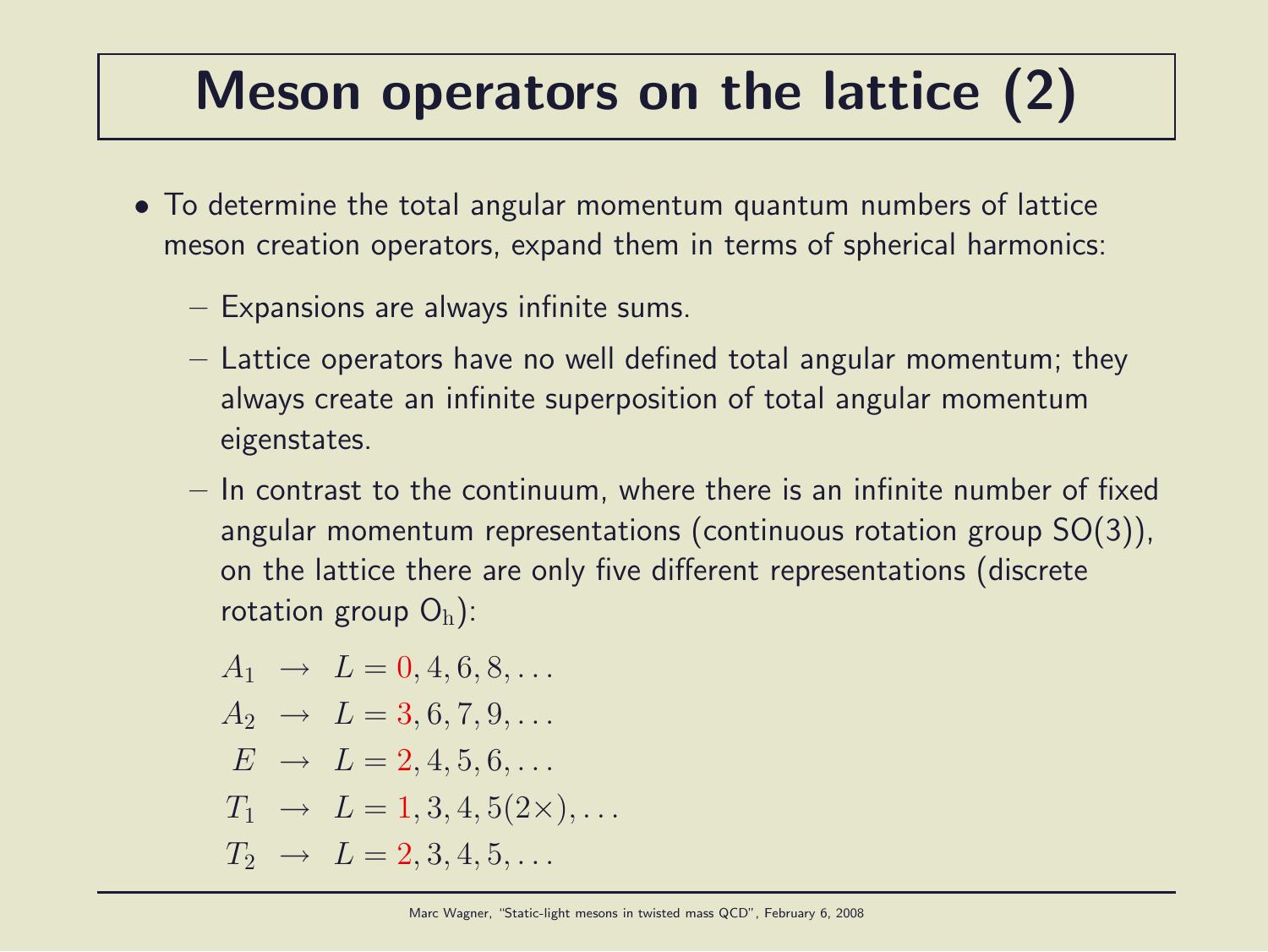## Further lattice techniques (1)

#### • Quark propagators:

- The computation of the static quark propagator is numerically cheap (just an ordered product of links).
- The computation of the light quark propagator is numerically challenging (for every spacetime point an inversion of the Dirac matrix is required).
- Use stochastic propagators with  $Z_4$ -spin diluted timeslice sources:
	- ∗ Only four inversions of the Dirac matrix for every gauge field configuration.
	- ∗ Nevertheless, the information contained in a whole timeslice can be accessed, i.e. the gauge configurations can be exploited more fully compared to using point sources, when performing the same number of inversions.
	- $\rightarrow$  Statistical noise is significantly reduced, when making use of translational invariance.
	- $\rightarrow$  Spatial smearing is easy.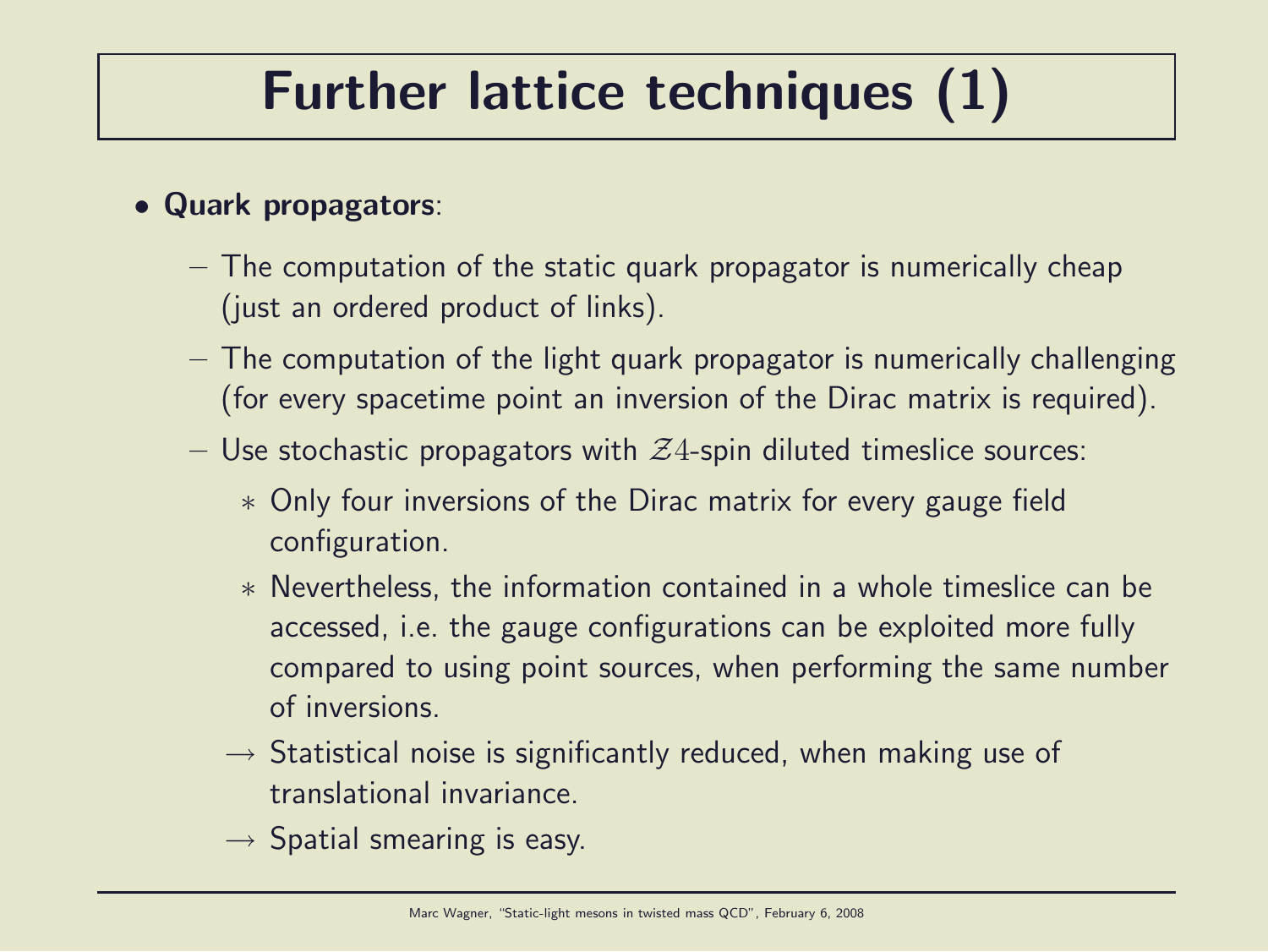## Further lattice techniques (2)

- To obtain an acceptable signal-to-noise ratio smearing techniques are indispensable:
	- HYP2 smearing of links in time direction to reduce the static quark self energy.
	- Jacobi smearing of light quark operators and APE smearing of spatial links to enhance the ground state overlap of the "created meson"  $\mathcal{O}(x)|\Omega\rangle$  (create a state resembling the lightest meson with the corresponding quantum numbers).
- To extract excited static-light meson states, use correlation matrices instead of correlation functions.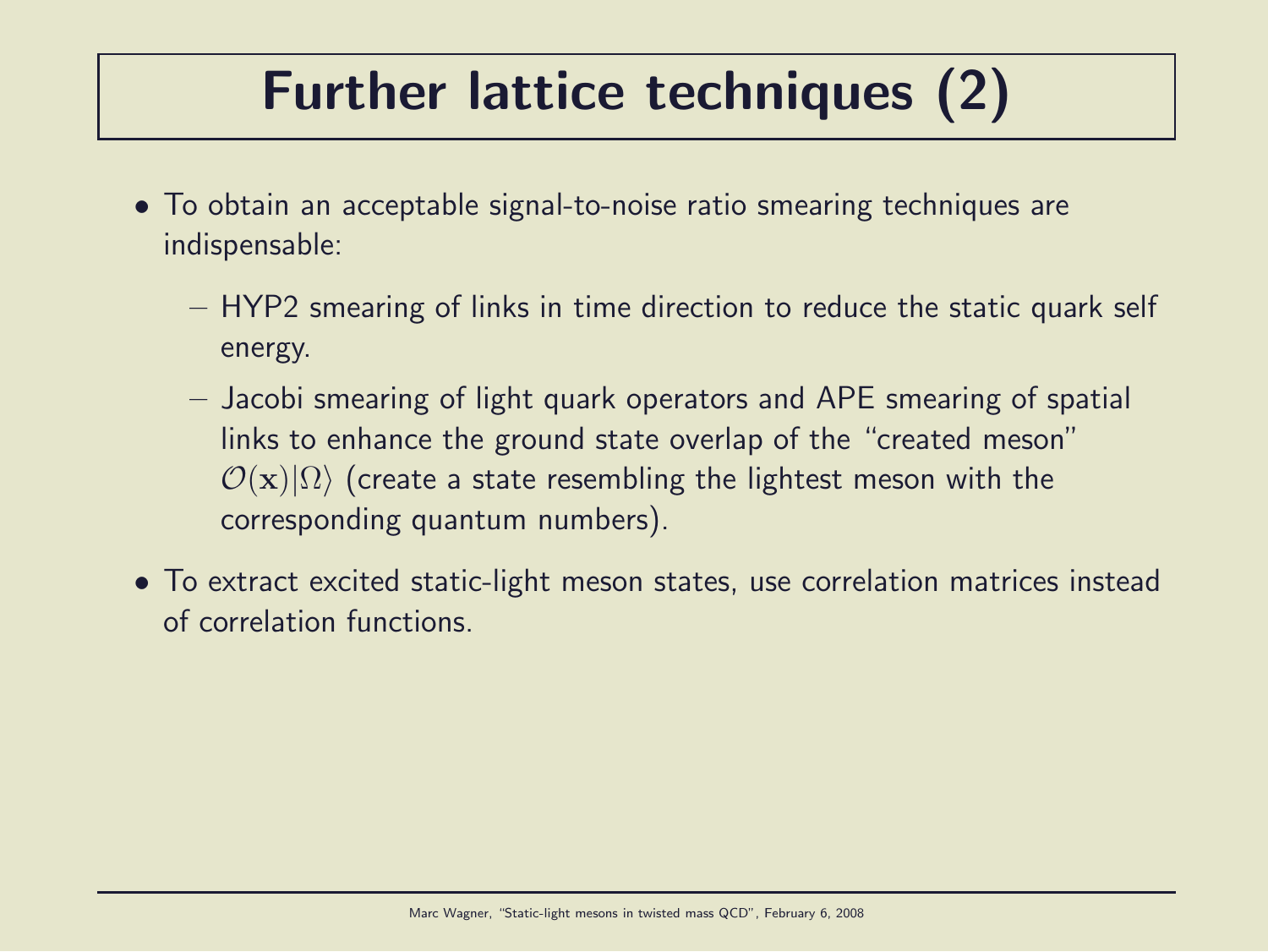#### Simulation setup

- $24^3 \times 48$  lattice.
- Twisted mass Dirac operator with two degenerate flavors,

$$
Q^{(\chi)} = \gamma_{\mu} D_{\mu} + m + i\mu\gamma_5 + \frac{a}{2} \Box , \quad m + 4 = \frac{1}{2\kappa},
$$

with  $\kappa = 0.160856$  and  $\mu = 0.0040$ .

- Tree-level Symanzik improved gauge action with  $\beta = 3.9$ .
- Identifying  $r_0$  with  $0.5$  fm sets the physical scale yielding a lattice spacing  $a \approx 0.097$  fm and a spatial lattice extension  $24 \times a \approx 2.32$  fm.
- The pseudoscalar meson mass is  $m_{\rm ps} \approx 278 \,\text{MeV}$ .
- At the moment static-light meson correlations have been computed on 500 gauge field configurations ( $\approx 2200$  will be included in the final results, i.e. error bars will shrink by a factor of  $\approx 2$ ).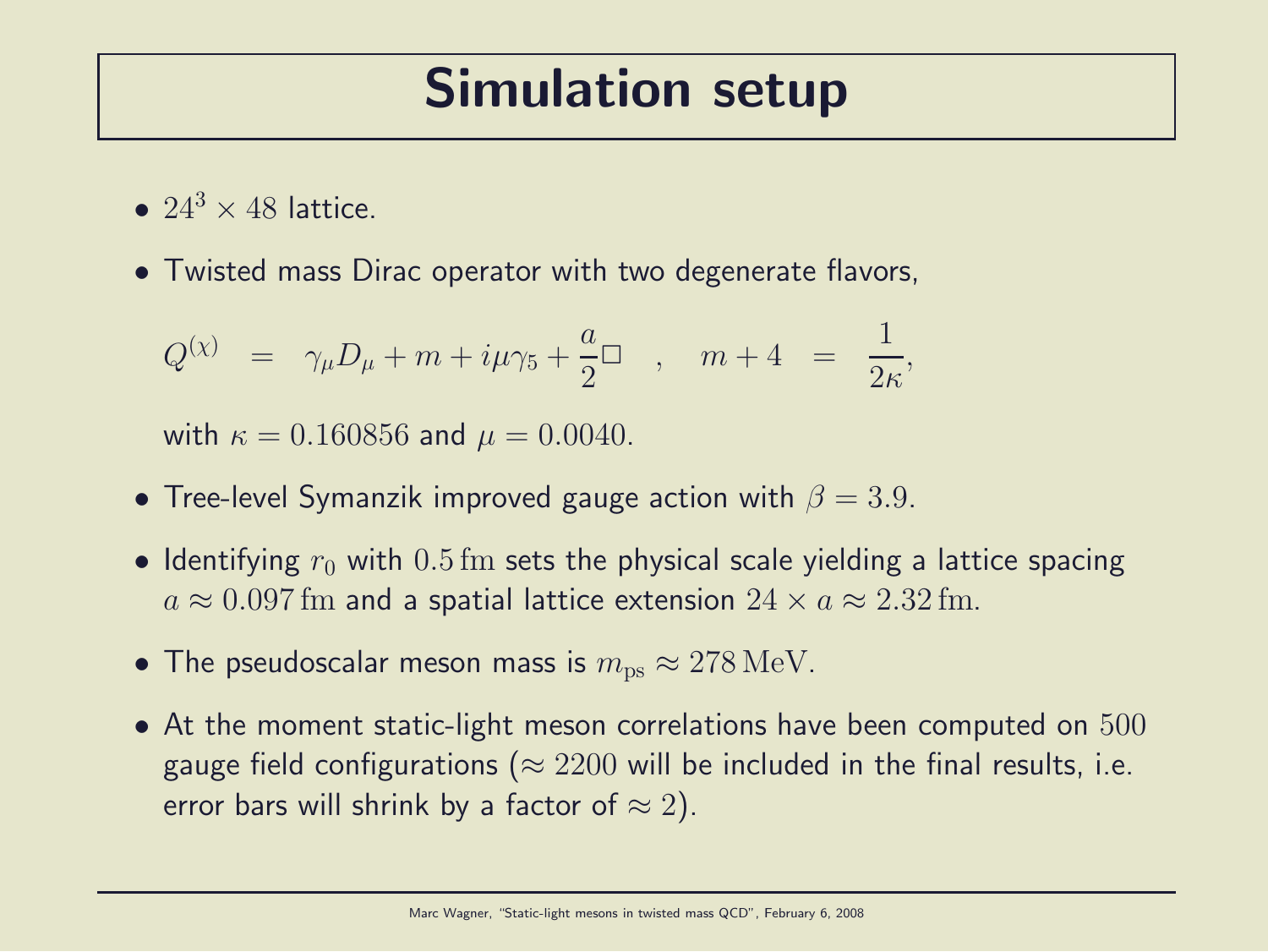# Results (1)

• To compute ground states and excited states, consider  $6 \times 6$  and  $7 \times 7$ correlation matrices

$$
\mathcal{C}_{jk}(T) = \langle \Omega | \big( \mathcal{O}_j(\mathbf{x}, T) \big)^\dagger \mathcal{O}_k(\mathbf{x}, 0) | \Omega \rangle.
$$

- Different smearing levels, i.e. different meson extensions.
- Operators with parity  $P = +$  and  $P = -$  in the same correlation matrix, because of parity violation of the twisted mass Dirac operator.
- $-$  Fixed total angular momentum  $J$  for each correlation matrix.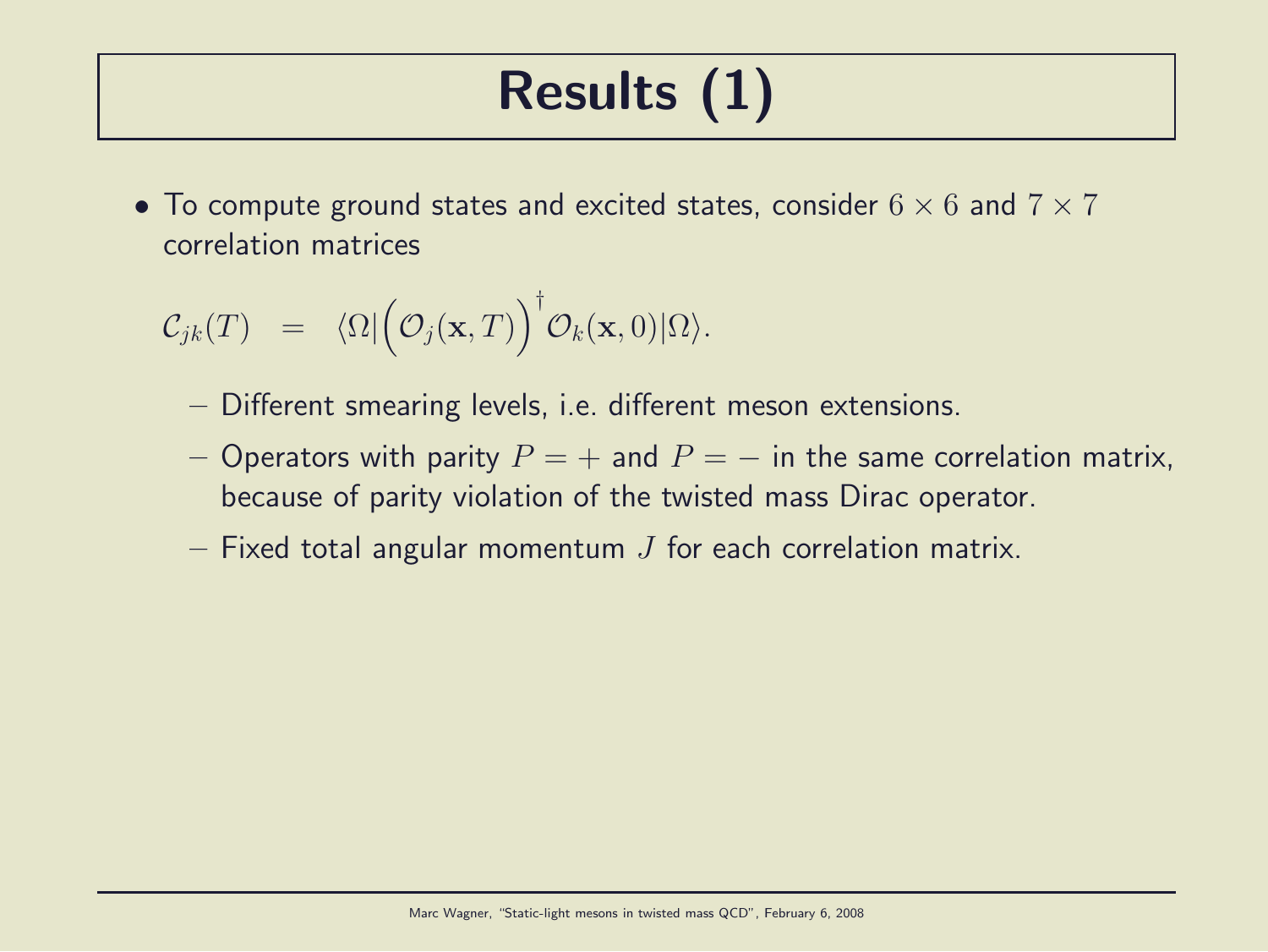## Results (2)

• Determine effective masses by solving the generalized eigenvalue problem

$$
\mathcal{C}(T)\mathbf{v}^{(n)}(T) \;\; = \;\; \mathcal{C}(T-1)\mathbf{v}^{(n)}(T)\lambda^{(n)}(T) \quad , \quad \lambda^{(n)}(T) \quad \approx \quad e^{-m_{\mathrm{effective}}^{(n)}(T)}
$$

(visualization of static-light meson masses and their statistical accuracy).

• Perform a least squares fit to the correlation matrix with the ansatz

$$
\mathcal{O}_k(\mathbf{x},0)|\Omega\rangle \;\; = \;\; \sum_n a_n^{(k)} e^{-E_n T}
$$

(numerical values and statistical errors for static-light meson masses).

• Both approaches yield consistent results.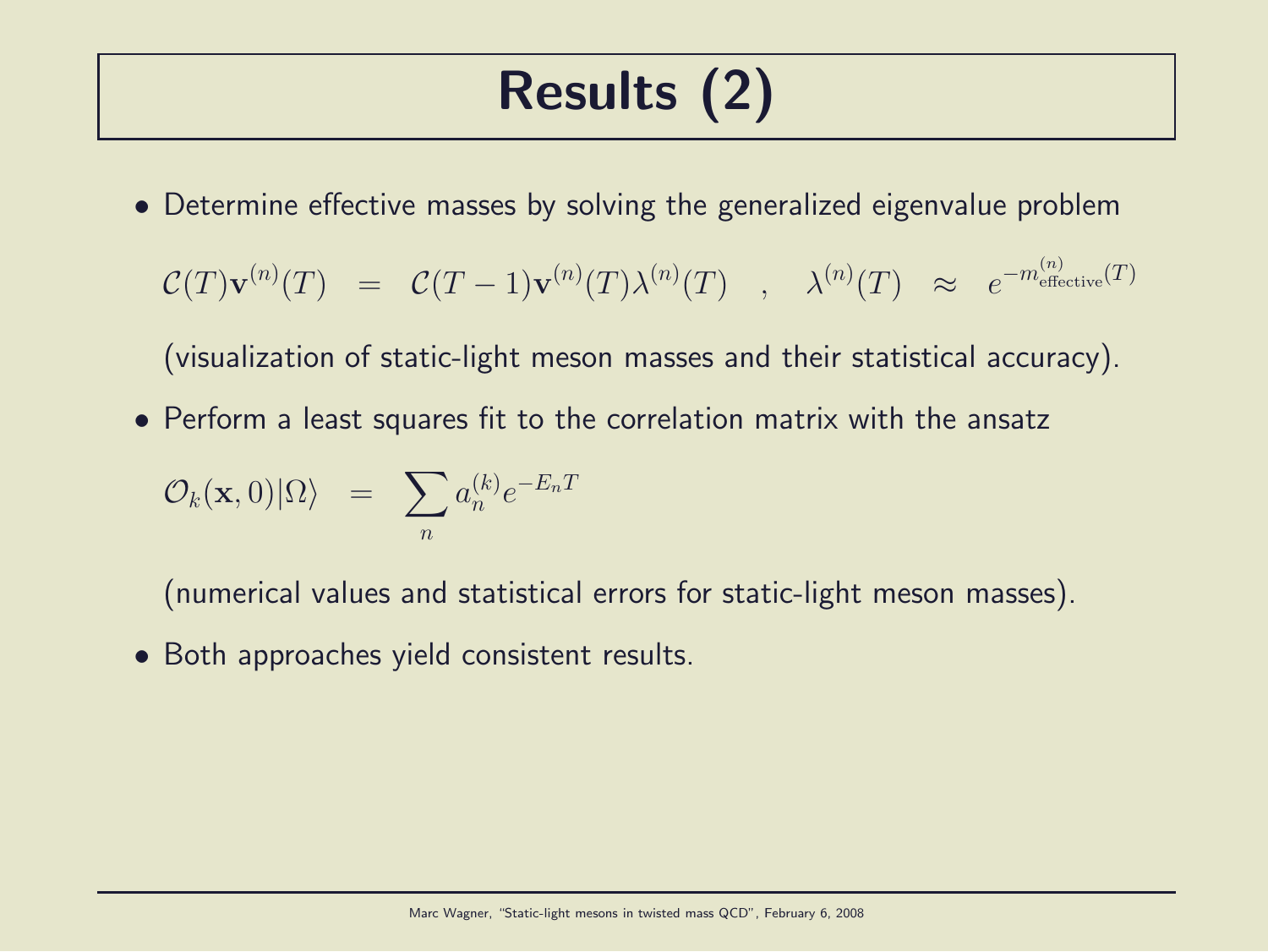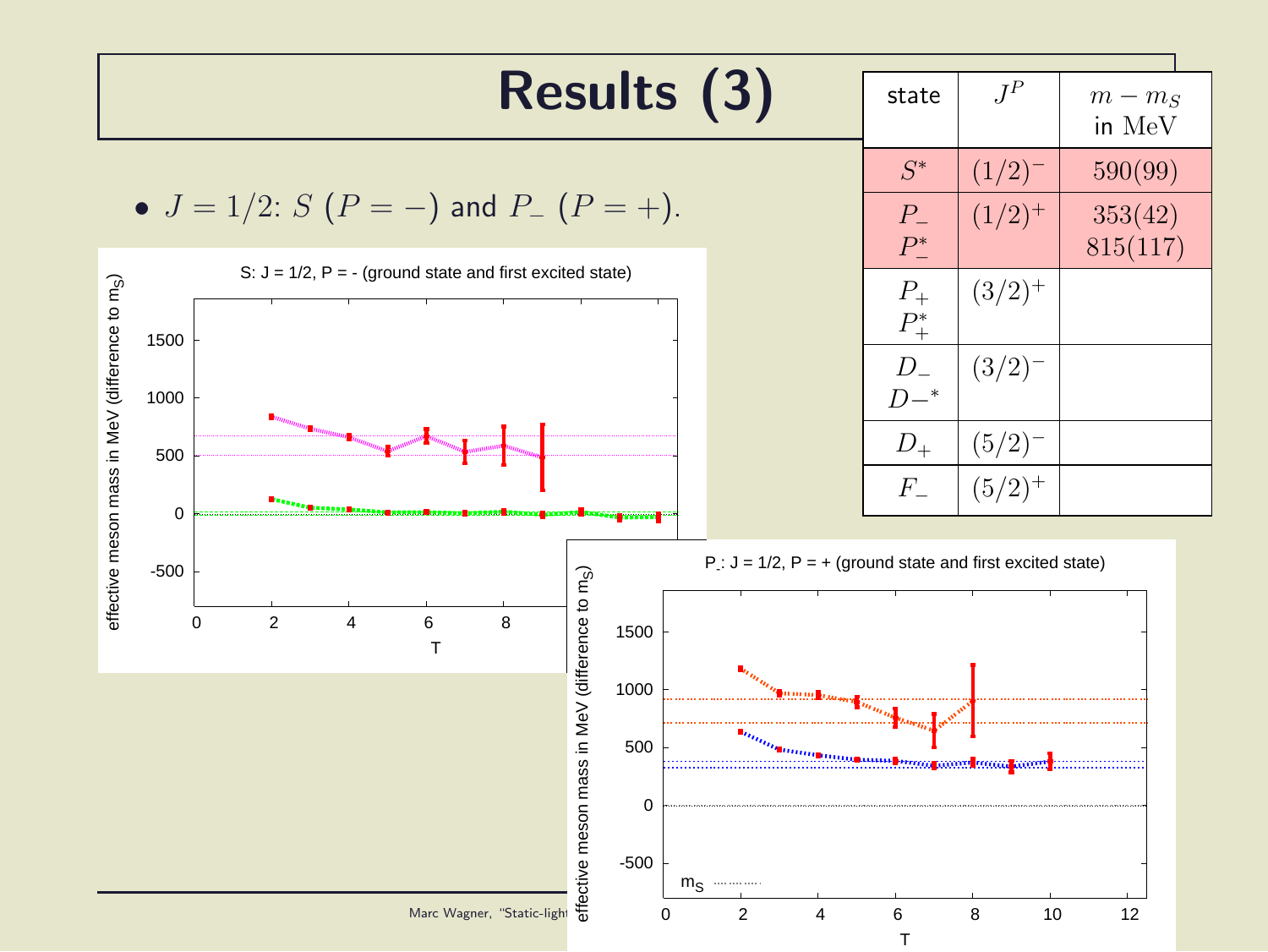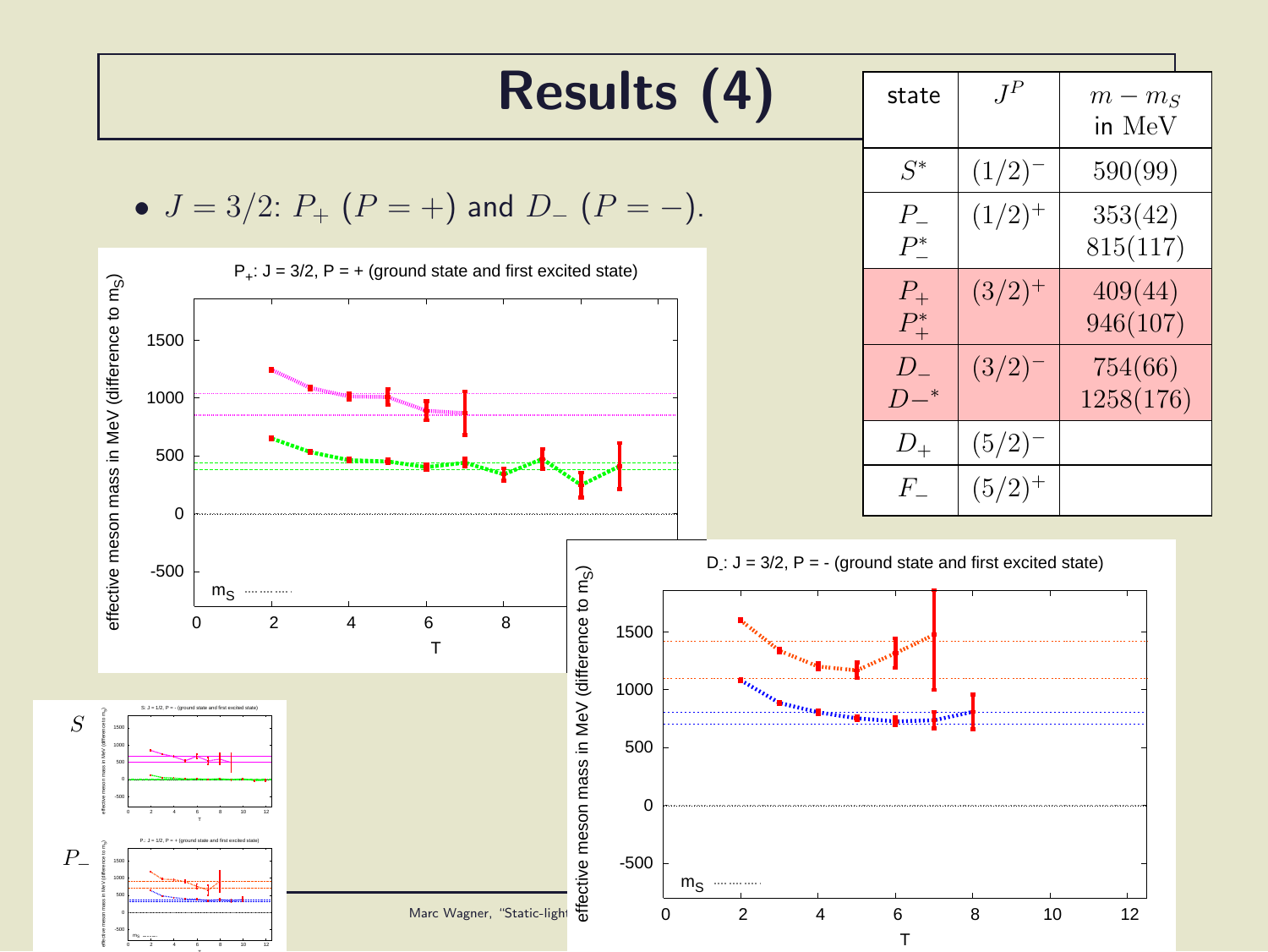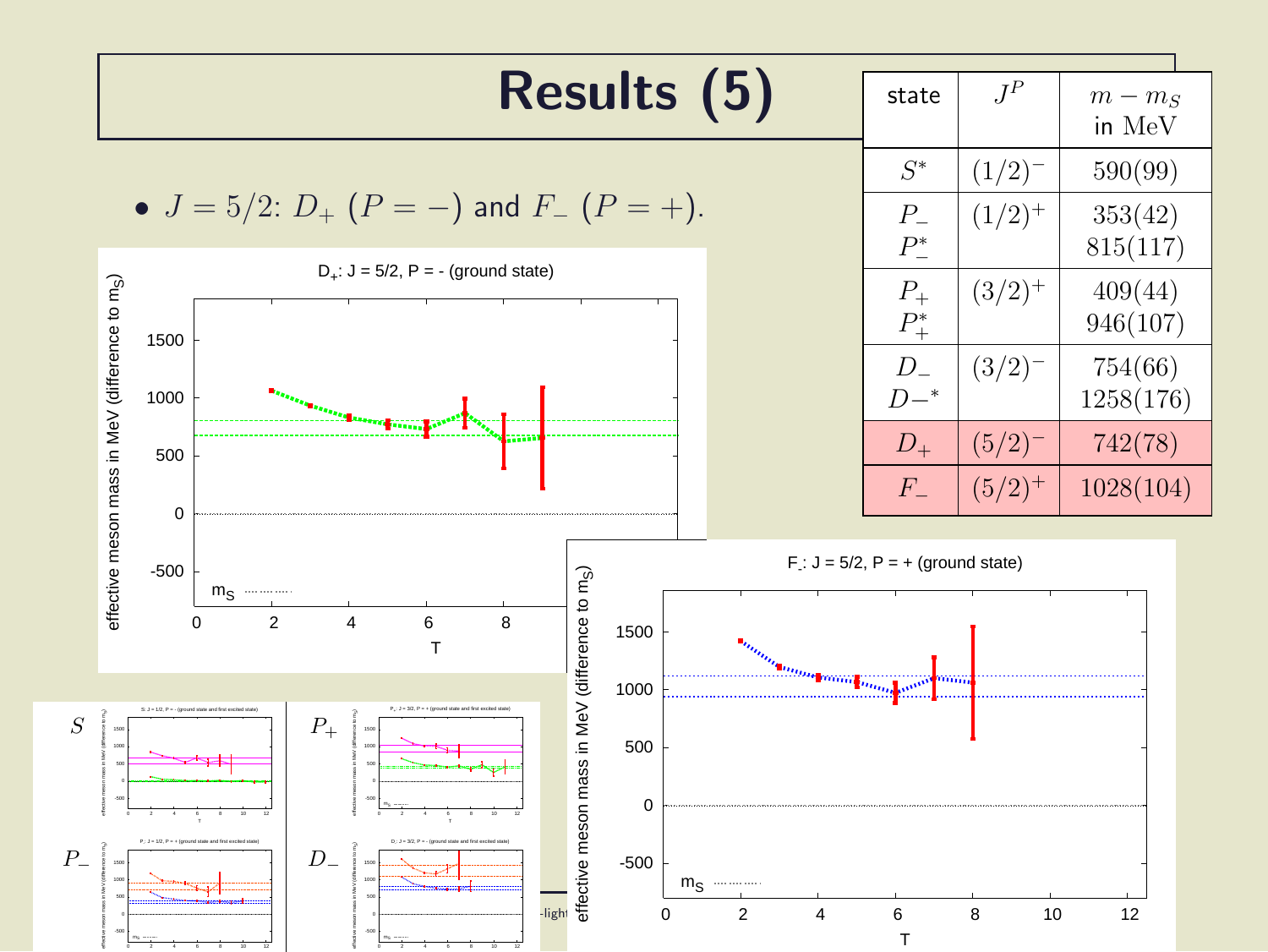## Results (6)

- ETMC:  $24^3 \times 48$  lattice,  $a \approx 0.097$  fm,  $m_{\text{ps}} \approx 278$  MeV.
- Foley:  $12^3 \times 80$  anisotropic lattice,  $a \approx 0.17$  fm,  $m_{\text{ps}} \approx 400 \text{ MeV}$ .
- Koponen:  $16^3 \times 32$  lattice,  $a \approx 0.11$  fm, light quark  $\approx$  strange quark.
- Burch:  $12^3 \times 24$  lattice,  $a \approx 0.115$  fm,  $m_{\text{ps}} \approx 500$  MeV.
- Green:  $16^3 \times 32$  lattice,  $a \approx 0.105$  fm,  $m_{\text{ps}} \approx 550$  MeV.

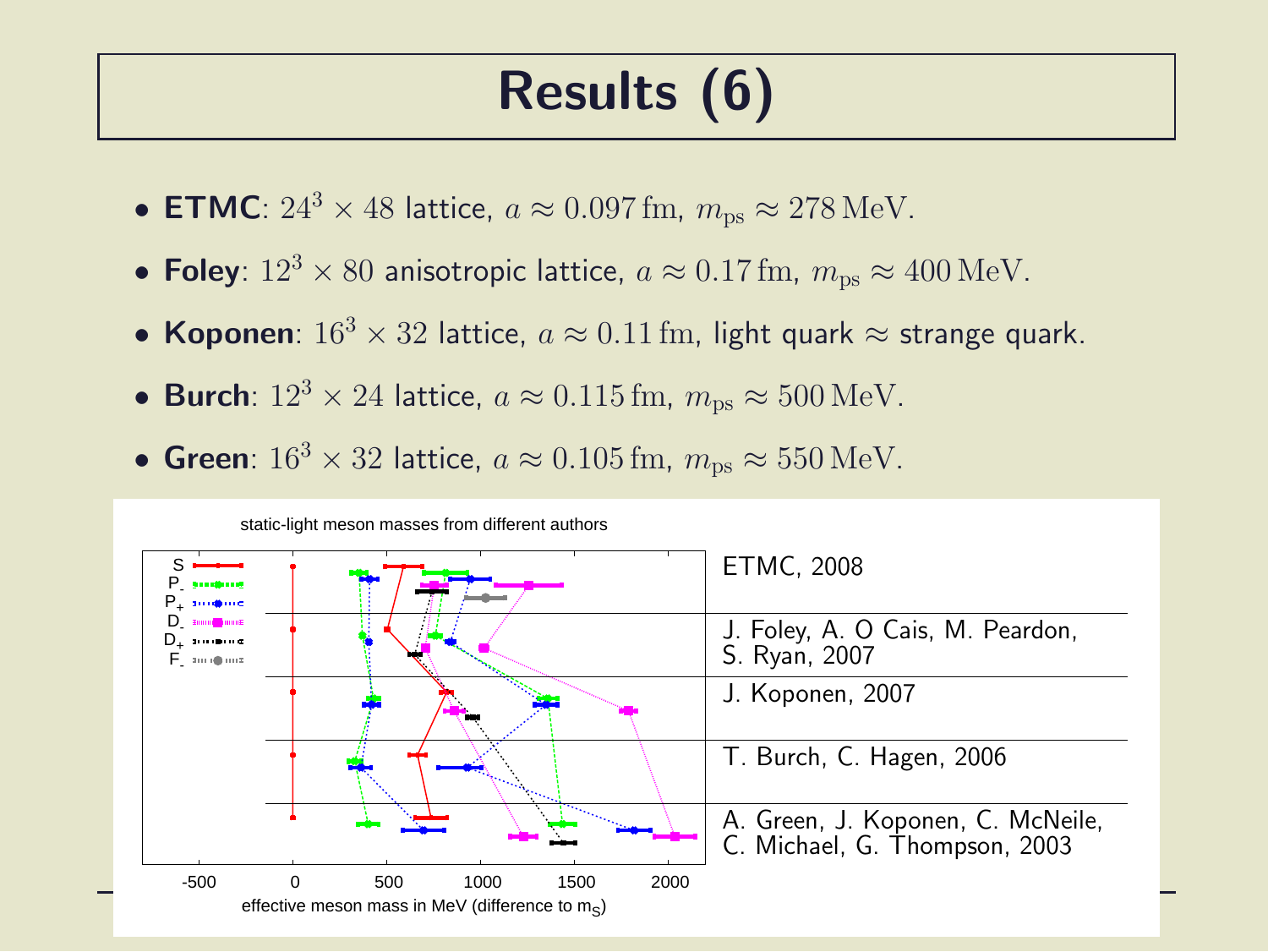# The static quark antiquark potential (1)

- Static quark antiquark potential  $V(R)$ :
	- The energy of the lowest state containing an infinitely heavy quark and an infinitely heavy antiquark, separated by a distance  $R$ .
	- Expectation:
		- $*$  Linear for intermediate separations  $(R < R_{\rm sh})$ .
		- ∗ Constant for large separations  $(R > R_{sb})$ .

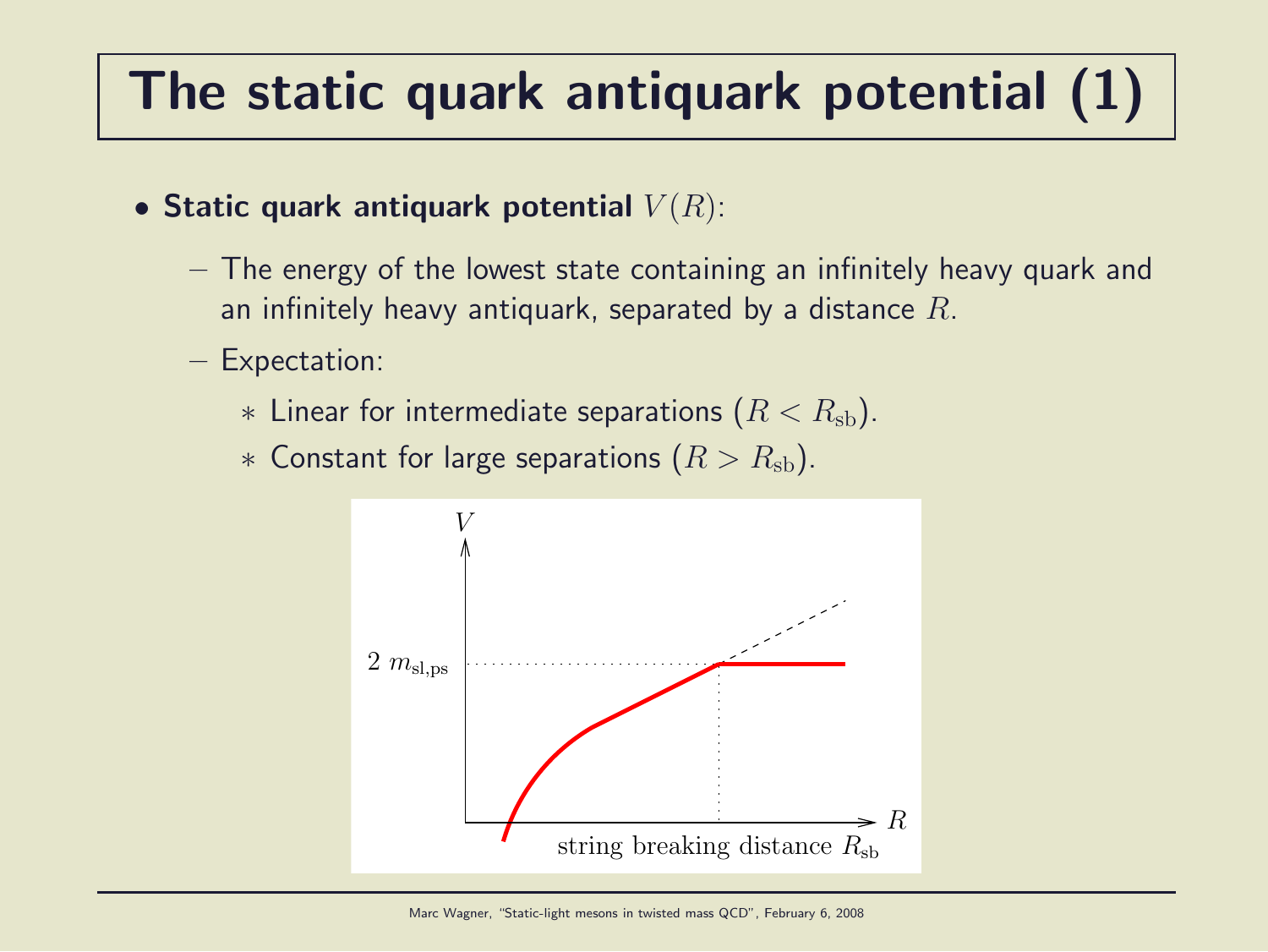## The static quark antiquark potential (2)

 $\bullet$  In principle  $V(R)$  can be computed via Wilson loops  $W_{(R,T)}$ :

$$
\langle \Omega | \left( \bar{Q}(\mathbf{x}, T) U(\mathbf{x}, T; \mathbf{y}, T) Q(\mathbf{y}, T) \right)^{\dagger} \bar{Q}(\mathbf{x}, 0) U(\mathbf{x}, 0; \mathbf{y}, 0) Q(\mathbf{y}, 0) | \Omega \rangle =
$$
  
\n
$$
= ... = # \langle W_{(R,T)} \rangle
$$
  
\n
$$
V(R) = -\frac{1}{a} \lim_{T \to \infty} \left( \ln \langle W_{(R,T)} \rangle - \ln \langle W_{(R,T-1)} \rangle \right).
$$

- In practice we have "moderate T separations" instead of  $T \to \infty$ :
	- Wilson loops work well for  $R < R_{\rm sh}$ .
	- Wilson loops fail for  $R > R_{\rm sh}$ , i.e. the potential is still linearly rising and there seems to be no string breaking.

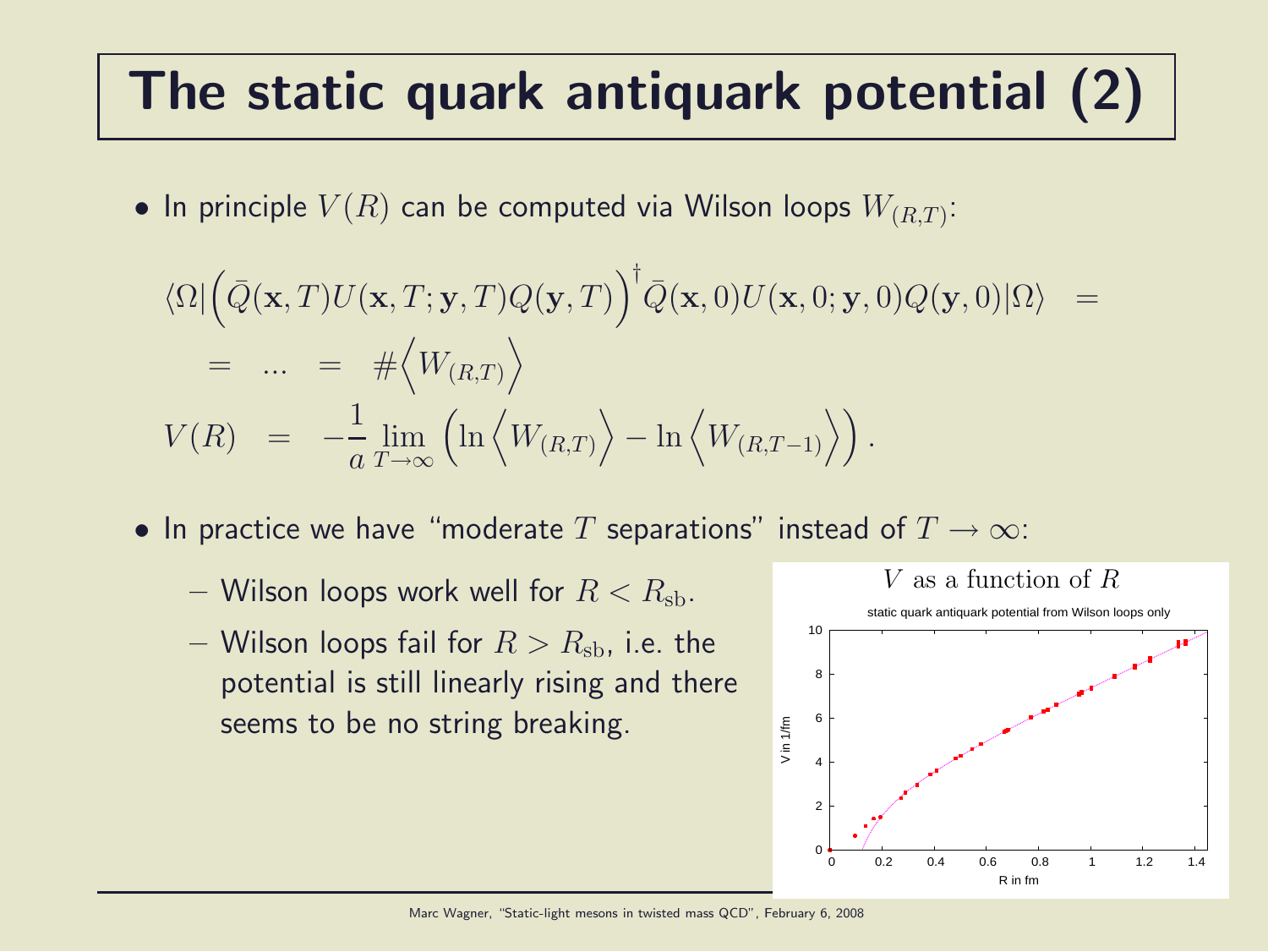## The static quark antiquark potential (3)

• Why do Wilson loops fail?

 $- Q(\mathbf{x}, 0)U(\mathbf{x}, 0; \mathbf{y}, 0)Q(\mathbf{y}, 0)|\Omega\rangle$  has poor overlap to the ground state state for  $R > R_{\rm sb}$  (a "two meson state").

- However, the pure Wilson loop potential can be used to cross check the mass of the lightest static-light meson (pseudoscalar):  $2 m<sub>sl,ps</sub> \approx V(R<sub>sb</sub>)$ .
- Expectation for the string breaking distance:  $R_{sb} \approx 1.13$  fm (in agreement with results from lattice computations and from phenomenological models).

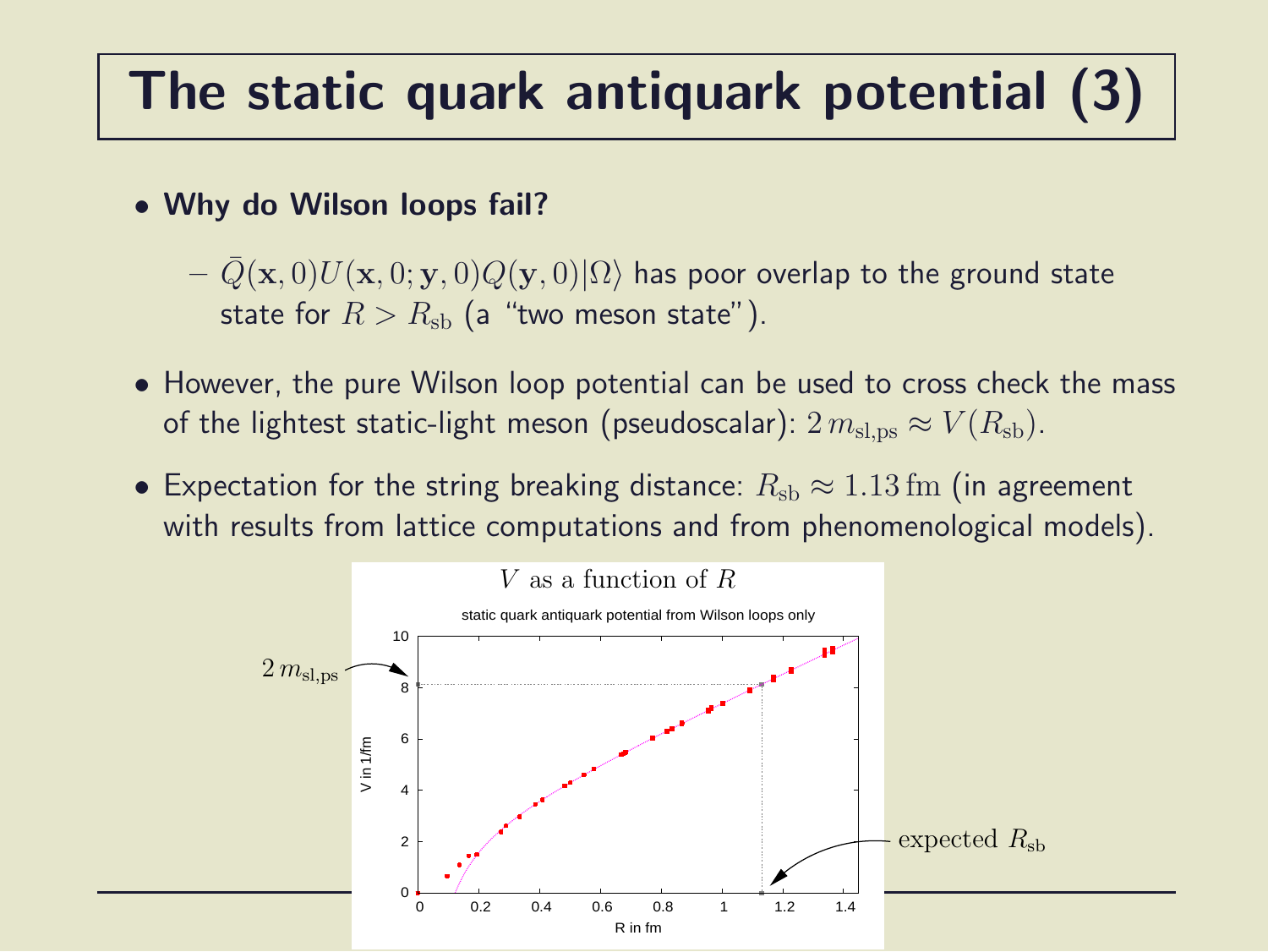# The static quark antiquark potential (4)

• Computation of the "full static quark antiquark potential":

- Instead of a single state use a whole set of states containing not only "string states" but also two meson states, i.e.  $Q(\mathbf{x}, 0)\gamma_5q(\mathbf{x}, 0)\bar{q}(\mathbf{y}, 0)\gamma_5Q(\mathbf{y}, 0)|\Omega\rangle.$
- Extract the potential from the corresponding correlation matrix

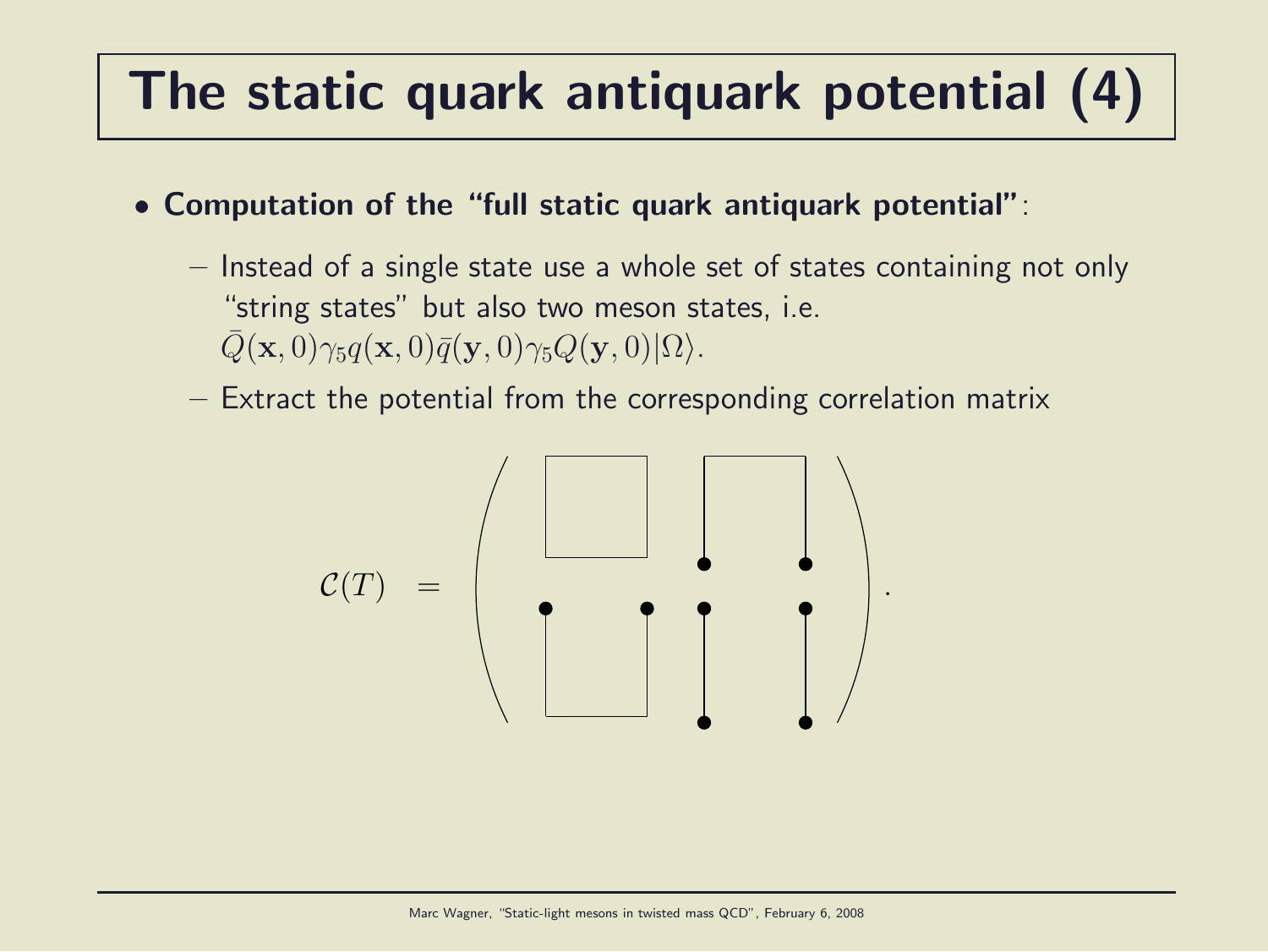#### Summary

- Static-light meson masses have been computed on the ETMC twisted mass gauge field configurations at a small value of the lattice spacing  $(a \approx 0.097$  fm) and a small value of the pion mass  $(m_{\text{ps}} \approx 278 \text{ MeV})$ :
	- Total angular momentum  $J = 1/2, 3/2, 5/2$ .
	- Parity  $P = +$ , –.
	- Ground states and first excited states.
- The plateaux quality of effective meson masses seems pretty good although, at the moment, computations have only been performed on  $\approx 20\%$  of the available gauge field configurations.
- The resulting masses are consistent with the pure Wilson loop static quark antiquark potential and with results from literature.